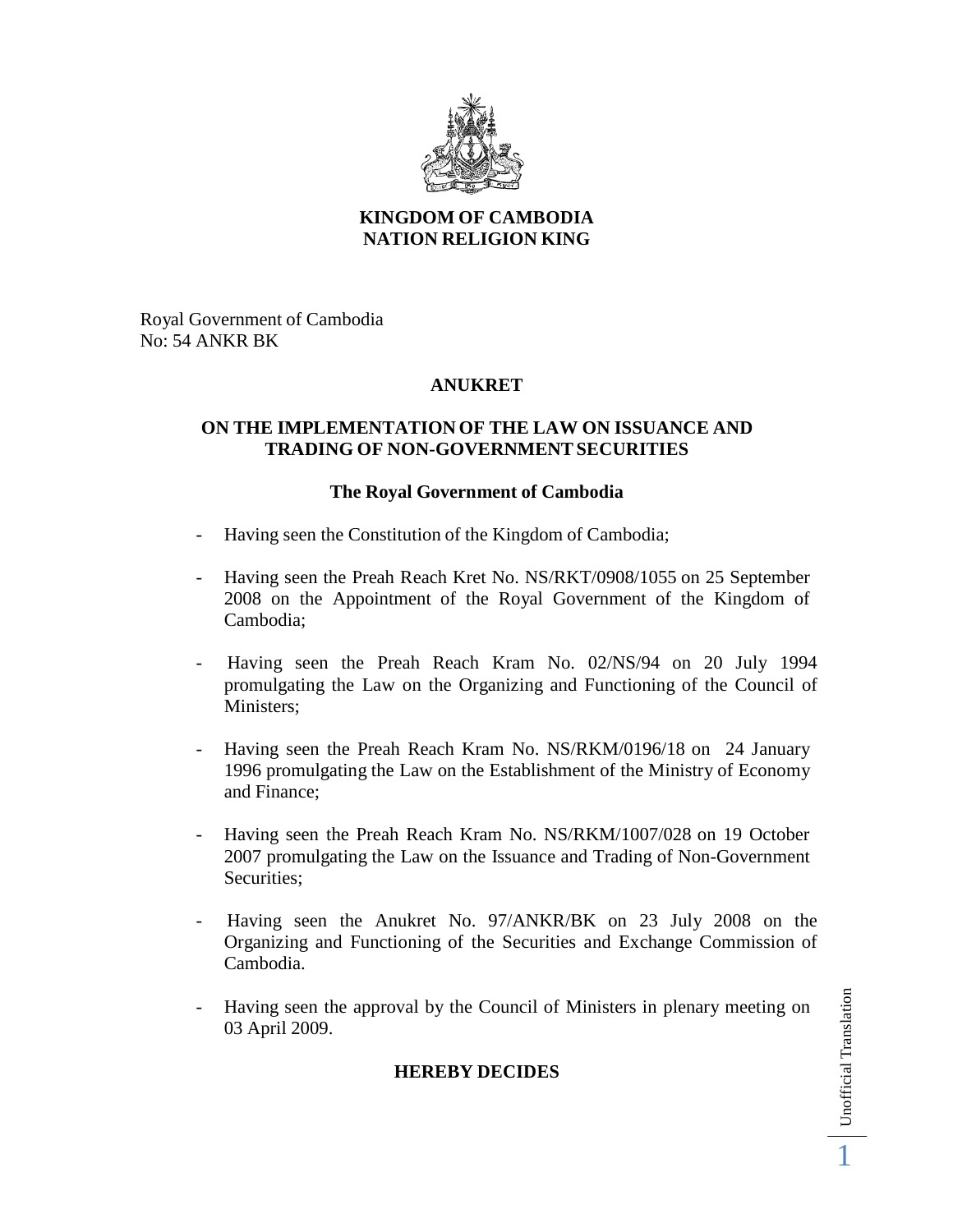### **CHAPTER 1 GENERAL PROVISIONS**

#### **Article 1.–**

The purpose of the Anukret is to prescribe regulations to implement the Law on the Issuance and Trading of Non-Government Securities.

#### **Article 2.–**

The purpose of the Anukret is to supervise the securities market, clearance and settlement facility operator, securities depository operator, other operators trading in securities market or providing security services, collective investment scheme, corporate governance, and issuing companies.

#### **Article 3. –**

The scope of the Anukret shall apply to all operations of non-government securities in the Kingdom of Cambodia.

#### **Article 4. –**

Technical terms used in the Anukret are defined in the glossary of the annex of the Anukret and are available in the glossary of the Law on the Issuance and Trading of Non-Government Securities.

#### **CHAPTER 2**

#### **PROPOSED PUBLIC OFFER AND ISSUANCE OF SECURITIES**

#### **Article 5. –**

Unless otherwise determined by the Securities and Exchange Commission of Cambodia (SECC), a person who submits a proposal seeking approval from the Director General of the SECC for a public offer of new securities shall prove that:

- 1- The issuing company is able to meet all requirements for listing;
- 2- Securities issued or sold in accordance with the public offer shall meet all requirements for setting price of those securities to be traded in the securities market approved by the SECC.

#### **Article 6. –**

A public offer of securities issued and sold in Cambodia is an exempt offer for the purposes of Chapter 3 of the Law, if the offer is:

- 1- An offer which is guaranteed by the Royal Government of Cambodia;
- 2- An offer to sell securities of which price is set for trading in the ordinary course in the securities market;
- 3- Other offers which are determined by the SECC.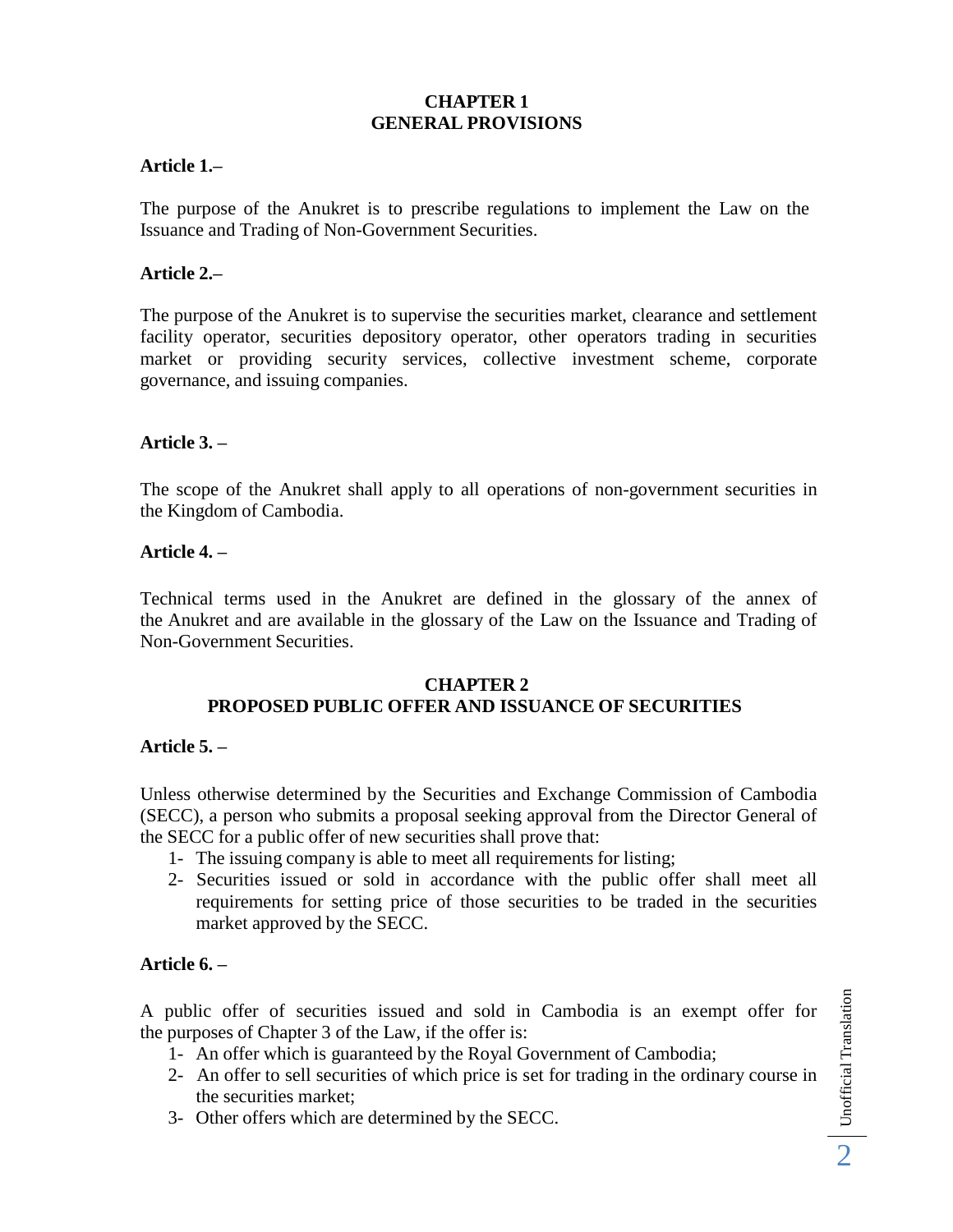# **Article 7. –**

To make a public offer, a public limited company or permitted entity shall submit proposal for approval from the Director General of the SECC in compliance with the following conditions:

- 1- Obtaining prior approval by permitted securities market for listing;
- 2- Obtaining prior approval by permitted securities market for setting price of securities for offering;
- 3- After having met the requirements stated in the points 1 and 2 of this article, a public limited company or permitted entity shall issue securities within six (06) months from the date when the disclosure documents are registered at the SECC. Not exceeding thirty (30) days before the expiration of the 6-month period, a public limited company or permitted entity may seek for extending the period of securities issuance from the Director General of the SECC.
- 4- During subscription, if supplementary disclosure documents are required for approval and registration relating to public offer of securities, person who makes a public offer shall:
	- A- Provide approved and registered supplementary disclosure documents on the public offer following the forms determined by the SECC for subscribers and other public investors who receive the public offer after the supplementary disclosure documents are registered.
	- B- Advise subscribers on the public offer that subscribers may withdraw acceptance of the public offer and obtain a refund.
	- C- Follow other conditions determined by the SECC.

## **Article 8. –**

Unless otherwise determined by the SECC, the payment for securities offered pursuant to a public offer of securities made in accordance with the Law and this Anukret shall be paid in cash or other payment instruments such as check, and other credit instruments such as banker's draft, money order, and credit card.

#### **Article 9. –**

A disclosure document that is lodged for approval from and registration at the SECC shall:

- 1- Be written document;
- 2- Have clear date;
- 3- Set out the conditions related to the public offer, including other conditions with a brief, sufficient, and precise description. If these conditions are not met, the public offer cannot be proceeded;
- 4- Contain sufficient information enabling the public and investment advisers to make an assessment by basing on precise information on the rights and obligations attached to the securities offered, and to valuate the assets and liabilities, financial situation, strength and weakness of issuing company that has issued or will issue the securities.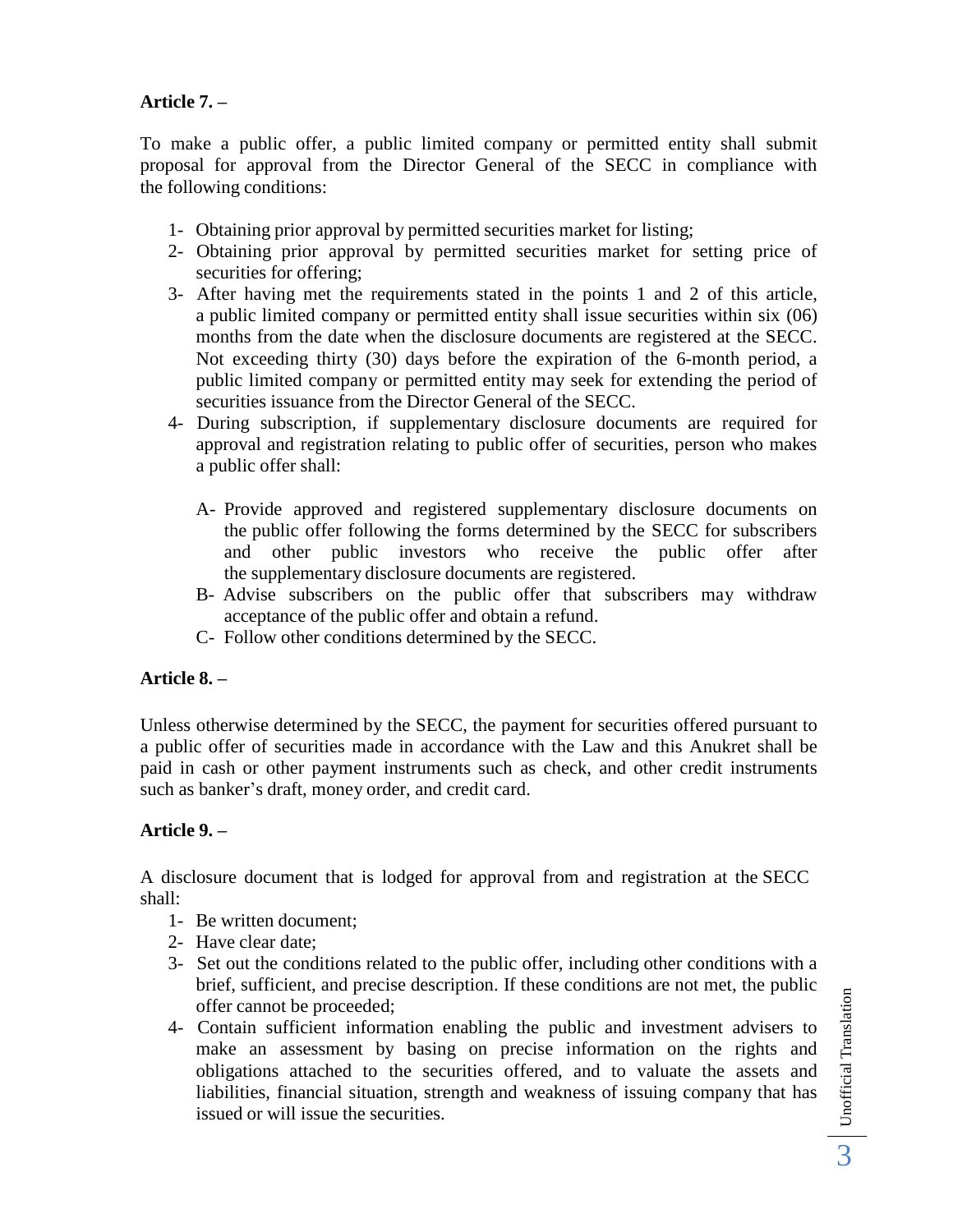- 5- Contain sufficient information and other attached documents a long with forms of disclosure documents determined by the SECC.
- 6- Contain consent by an expert in case that statement, citation, or references to statements which belong to that expert are included in the disclosure document.
- 7- Be signed by all members of the governing Board of the public limited company on the disclosure document which is lodged with the SECC for approval and registration. Members of the Board may authorize in written their agents to sign on their behalf.

## **Article 10. –**

If any disclosure document in relation to a public offer lodged with the SECC for approval and registration contains any statement or report made by an expert, the disclosure document shall contain:

- 1- An Expert's statement or report which received consent in written to be published in the disclosure document and the consent is not withdrawn before the lodgment of the disclosure document with the SECC for approval and registration;
- 2- A statement of the expert's qualifications;
- 3- A statement indicating the state of having or having had relationship with the expert. In case of having or having had relationship with the public limited company, the expert shall specify the roles and duties in the public limited company or other types of relationship.

# **Article 11. –**

Disclosure document lodged with the SECC for approval and registration shall be accompanied by:

- 1- All contracts used as reference in the disclosure document. Contract that is not written in Khmer, the contract shall be attached and translated into Khmer by the persons recognized by the Director General of the SECC;
- 2- Expert's report used as reference in the disclosure document, including the auditor's report required in accordance with the Law and this Anukret;
- 3- Other documents determined by the SECC.

## **Article 12. –**

The Director General of the SECC may approve the terms of a public offer in order to implement the public offer which has obtained approval from the Director General of the SECC in accordance with the law and articles 7 and 9 of this Anukret.

The SECC may approve and register a disclosure document in relation to the terms of a public offer if the disclosure document:

- 1- Does not contain any false, misleading statement, does not fail to mention or pass over any relevant information;
- 2- Is clearly legible and unlikely to mislead or deceive;
- 3- Contains all other information required in a disclosure document in accordance with the Law and this Anukret.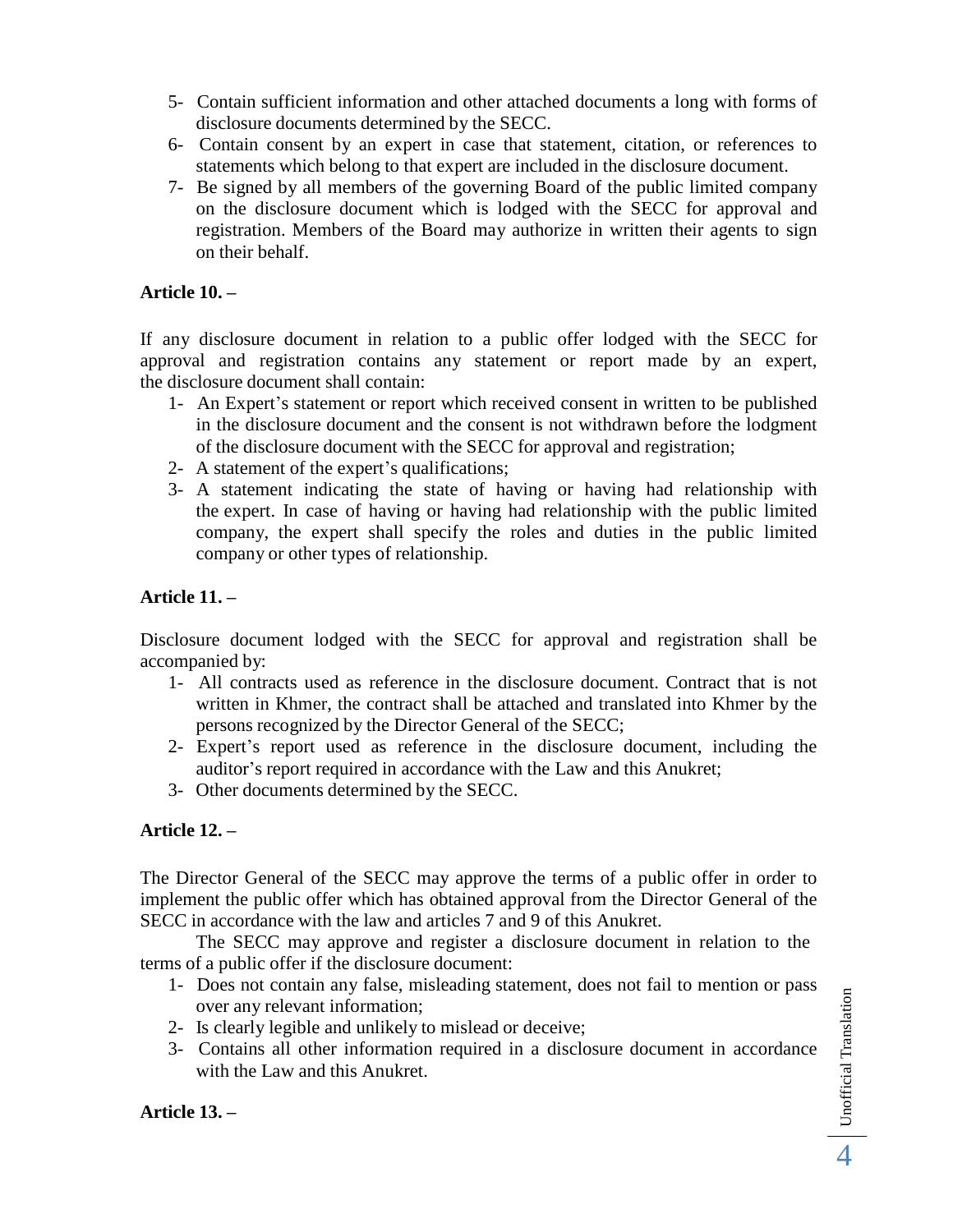A disclosure document approved by the Director General of the SECC in accordance with the Law and this Anukret shall be registered in a manner determined by the SECC.

## **Article 14. –**

A securities-related advertisement shall meet the following conditions:

- 1- Advertisement in relation to a public offer shall not contain any information, sound, image, or other activities which are inconsistent with any registered disclosure document relating to the offer;
- 2- A person shall not publish information that directly or indirectly refers to an offer or intended private offer of securities;
- 3- Unless otherwise permitted by this Anukret, a person, who makes an offer or intended offer which requires a disclosure document to be approved and registered in accordance with the Law, shall not:

A- Advertise the offer or the intended offer;

- B- Publish information directly or indirectly referred to the offer or the intended offer.
- 4- Before the approval and registration of disclosure document, a person shall not advertise or publish any information contradicted to point 3 of this article in the exemption of the advertisement or publication of the following information:
	- A- A statement indicating identification of the issuing company and the securities related to the offer;
	- B- A statement indicating that a disclosure document in relation to the offer will be made available through a securities firm licensed by the SECC when the securities are offered to the public;
	- C- A statement noting that all the public who intends to buy securities may consult with a securities firm to obtain any advice or information related to the offer, and to obtain the application form on buying securities which is in or attached with the disclosure document;
	- D- A statement indicating that a person shall read the disclosure document or ask the securities firm who provides an application form in order to consult on the securities and the issuing company before accepting the offer;
	- E- Any additional information required or permitted by the Director General of the SECC.
- 5- After the disclosure document is approved and registered, an advertisement or publication which are not contradicted to point 3 of this article may be proceeded if the advertisement or publication includes the following statements:
	- A- The offers are made by enclosing with the approved and registered disclosure document.
	- B- A person intending to buy securities can obtain an application form available in or attached with the approved and registered disclosure document from a securities firm licensed by the SECC, and shall correctly complete the application form provided for a securities firm.
	- C- Addition information required or permitted by the Director General of the SECC.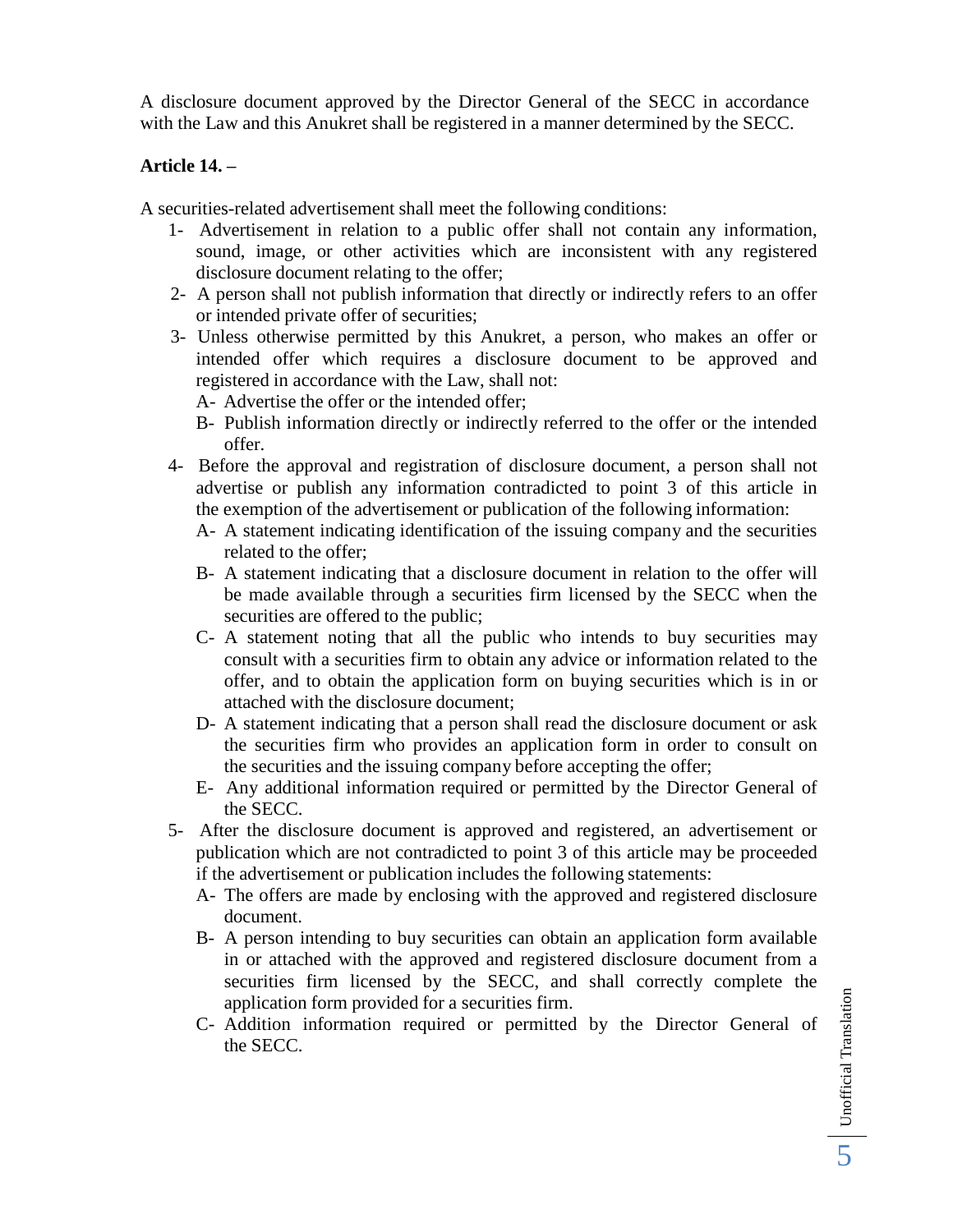# **Article 15. –**

A person shall not advertise or publish a statement that directly or indirectly referred to an offer or an intended offer of securities, unless properly approved in written by the Director General of the SECC.

# **Article 16. –**

A person shall not issue or provide any application form for the public to subscribe or purchase securities unless:

- 1- The application form is attached to a physical disclosure document approved and registered at the SECC.
- 2- The application form is provided for securities firm, and the securities firm shall explain to the public the terms of the offer and information in the disclosure document approved and registered at the SECC. The securities firms shall make the disclosure document available for the public to review during the working hours of the firms.

# **Article 17. –**

A person, including a person who has obtained the approval and registration of the disclosure document in relation to a public offer and the issuer of the securities, shall:

- 1- Provide the registered disclosure document and application form for subscribing or purchasing the securities through licensed securities firms;
- 2- Issue or sell the securities to the public through licensed securities firms.

## **Article 18. –**

A securities firm, receiving monies from the public or a client who have submitted application for subscribing or purchasing securities offered pursuant to a disclosure document approved by and registered at the SECC, shall hold these monies in a separate account in a commercial bank following the guidance of the Director General of the SECC until:

- 1- The monies shall be transferred to the issuer or seller of the securities, after the securities are issued or transferred;
- 2- The money shall be returned to the public or client if the public offer fails.

### **CHAPTER 3 FUNCTIONING OF SECURITIES MARKET**

#### **Article 19. –**

Person, applying for approval or renewal of approval from the SECC as the securities market operator, clearance and settlement facility operator, or securities depository operator, shall meet the following conditions:

1- Shall be a company which has appropriate article of incorporation, ownership structure and shareholders;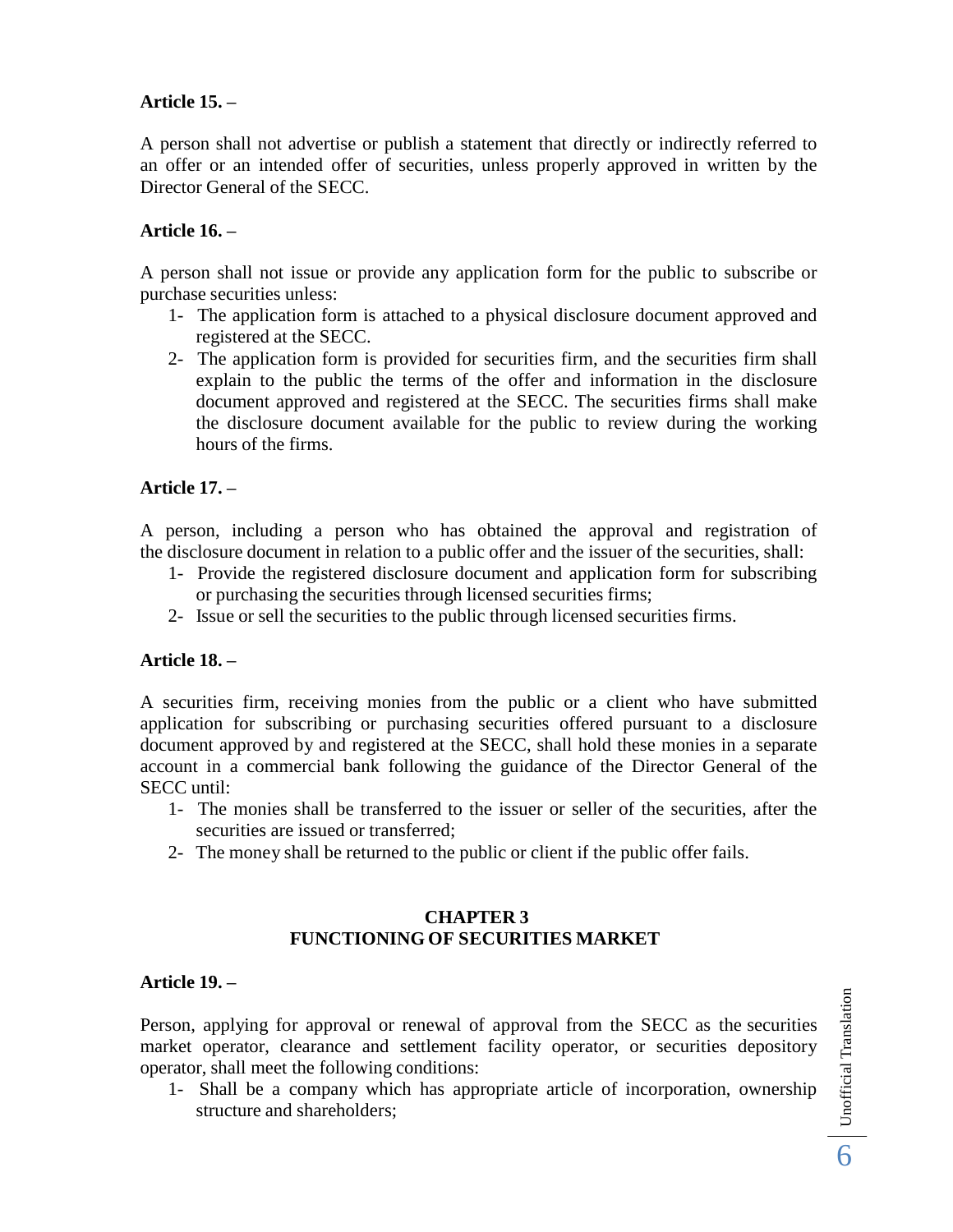- 2- Shall have articles of incorporation in conforming with forms defined by the SECC, and:
	- A- Shall define categories of members contracted to comply with the articles of incorporation, operating rules and procedures established by the operator in accordance with the Law and this Anukret.
	- B- In the case of applying for a securities market operator, shall restrict business participation and securities trading activities on any person licensed to operate as a securities firm or other persons in accordance with the Law and this Anukret.
	- C- In the case of applying for an operator of a clearance and settlement facility, shall restrict participation in the activities of the clearance and settlement facility on persons licensed to operate as a securities firm or other persons in accordance with the Law and this Anukret.
	- D- In the case of applying for the operator of a securities depository, shall restrict participation in the depository activities to any person licensed to operate as a securities firm or others person in accordance with the Law and this Anukret.
	- E- In the case of applying for a securities market operator, an operator of clearance and settlement facility, or a securities depository operator, shall restrict the membership of each operator, to persons approved by the SECC.
- 3- Shall have sufficient resources, including financial, technological and human resources and the abilities to oversight the relevant business in order to operate.
- 4- Shall have mechanism to supervise the operation of the securities market, clearance and settlement facility or securities depository, including:
	- A- Mechanism for monitoring members and participants in the securities market, clearance and settlement facility, and securities depository services.
	- B- Mechanism for surveillance on trading listed securities in order to monitor the market participants on the implementation of requirements defined by Law and relevant regulations in order to ensure a fair, efficient, transparent, and orderly market.
	- C- Mechanism for listed entities, members and participants to implement operating rules of the securities market, clearance and settlement facility and securities depository.
	- D- Updated plan in order to implement the 3 mechanisms mentioned above.
- 5- Shall have a business plan within at least 3 years started from the application date.
- 6- Shall have adequate operating rules and procedures to ensure with best effort that the operation will be fair, efficient, orderly and transparent. The prime principle of the operating rules and procedures are determined by the SECC.
- 7- Shall have an updated plan in order to manage all risks related to operations.
- 8- Shall be able to comply with its obligations in accordance with the Law and this Anukret.

# **Article 20. –**

The Director General of the SECC shall grant an approval to persons in order to operate a securities market, clearance and settlement facility or securities depository in accordance with the Law within a finite or specified period upon the decision of the SECC. If an approval is granted for a specified period, the approval shall be invalid at the expiration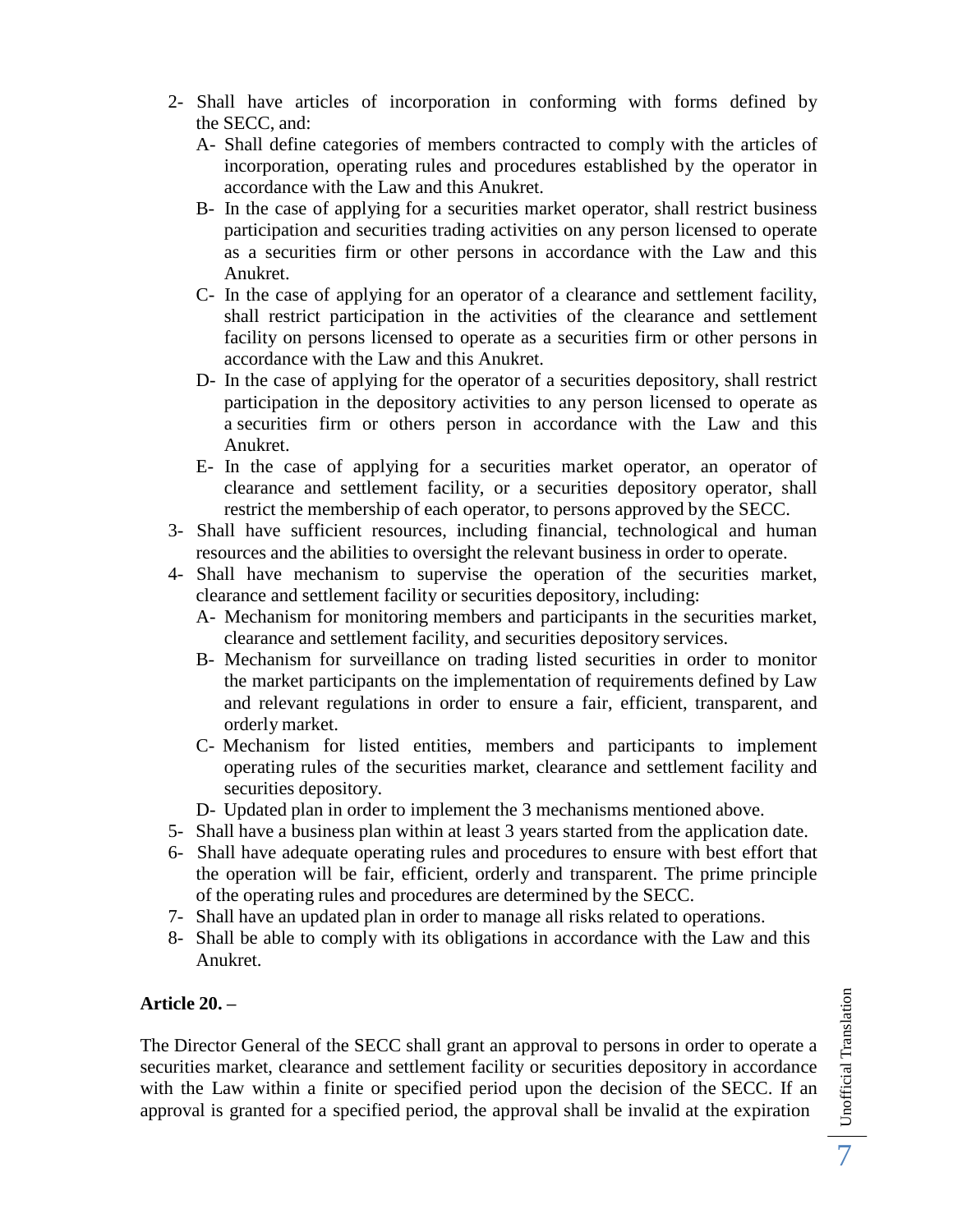of the granting period, and operators shall apply for renewing of the approval before the granted approval becomes invalid in order to continue their operations.

Applicants shall apply only securities market operators or clearance and settlement facility or securities depository unless otherwise permitted by the Director General of the SECC.

## **Article 21. –**

Besides the approved listing rules of a securities market, the operating rules of an operator shall have effect as a contract between:

- 1. Operator, and member or market participant;
- 2. Member, and market participant;
- 3. Member, and member;
- 4. Market participant, and market participant of operator;
- 5. Member, and other participants of operator.

The approved listing rules of securities market shall have effect as a contract between the operator of the securities market, and listed public limited company or permitted entity in the securities market.

### **Article 22. –**

If an operator considers that a person who is under an obligation to comply with or enforce any of the operating rules of an operator fails to meet their obligation; an operator shall require the person by notice in writing to comply with the operating rules within a specified time.

If the SECC considers that a person who is under an obligation to comply with or enforce any of the operating rules of an operator fail to meet their obligation; the Director General of the SECC requires the operator to take measure of operation rules against the person by notice in writing within a specified time.

If a person who receives a notice in accordance with paragraph (1) and (2) does not comply with the notice within the period specified in the notice, the person shall be in contravention of this Article and an operator shall take any measure of the operating rules or apply to the SECC for mediation and resolution.

In a case that the case can not be mediated and resolved at the SECC, individual party shall apply the dispute case to arbitration forum or the court.

## **Article 23. –**

An operator shall not amend the effective operating rules without the prior written approval from the Director General of the SECC.

If an operator intends to amend the effective operating rules, it shall apply for amendment in writing to the Director General of the SECC, by enclosing the text and an explanation of the proposed amendments.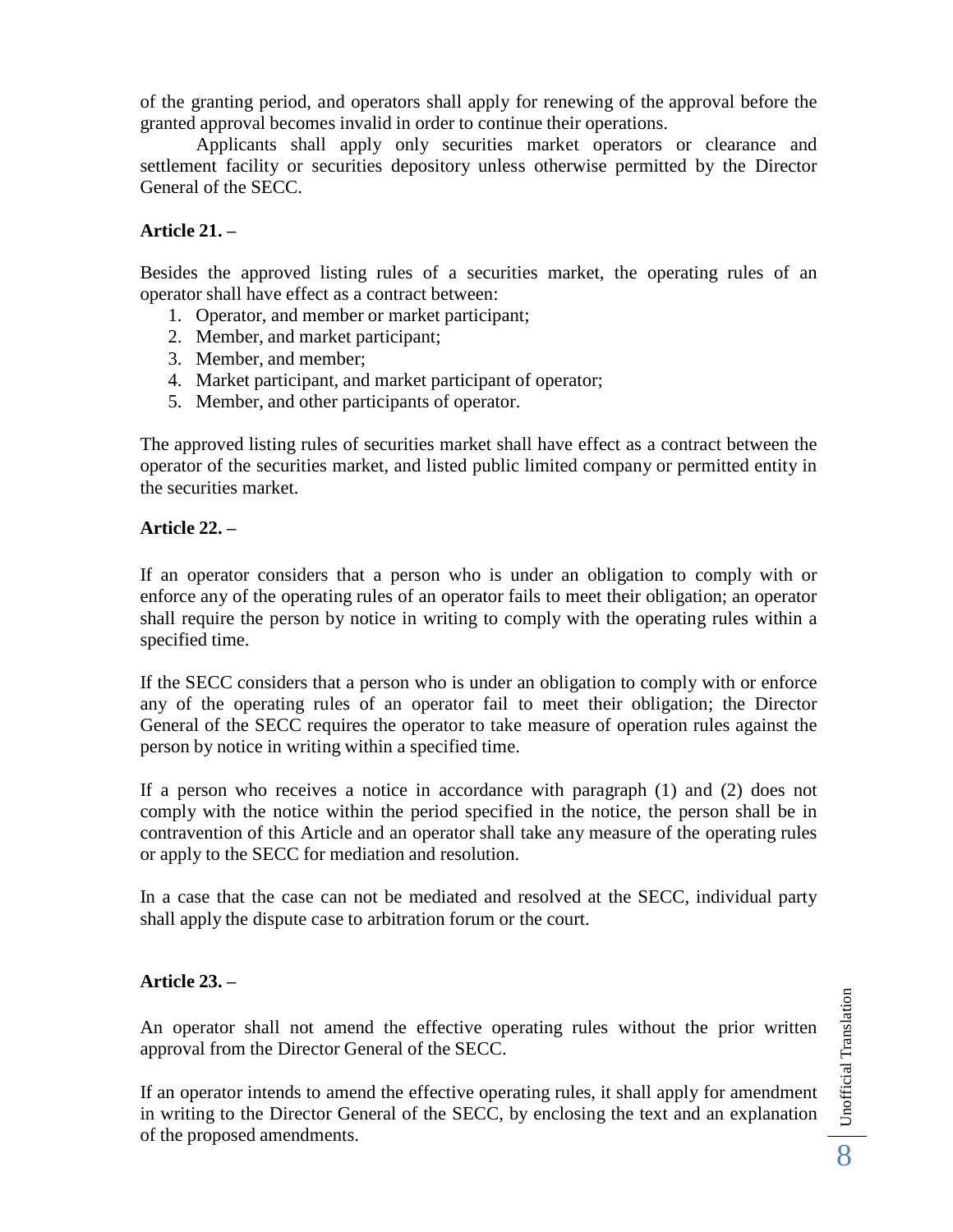To decide on approval of the proposed amendments under paragraph (2) of this Article, the Director General of the SECC shall examine whether the proposed amendments promote the purposes of the Law and regulations, and are consistent with the obligations of the operator and market participants.

The Director General of the SECC shall notice in written to the operator on approval or disapproval on the proposed amendments on the operating rules within 90 days at maximum after receiving the proposed amendments. If the SECC does not approve the proposed amendments, it shall provide the operator with precise and written reasons for its decision.

# **Article 24. –**

Operator shall cooperate with the Director General of the SECC or official of the SECC or a person authorized by the Director General of the SECC to perform their functions.

If an operator reprimands, fines, suspends, expels or takes any other form of disciplinary action against a member, market participant or listed entity, it shall within three business days prior to taking such action provide written notice to the Director General of the SECC, specifying the name of the member, market participant or listed entity and indicating the nature and the reasons for these actions.

If an operator suspects that a person has committed, is committing or intend to commit a breach of the operating rules of the operator or any requirements under the Law or this Anukret, it shall immediately notify its suspicion in writing to the Director General of the SECC.

If a listed entity lodges a periodic report or continuous disclosure document with the securities market operator in accordance with the operating rules of the securities market, the operator shall provide a copy of the documents to the Director General of the SECC immediately after receiving the statement.

If a member or participant lodges a periodic report with operator in accordance with the operating rules of the securities market, clearance and settlement facility or securities depository, the operator shall provide a copy of the report to the Director General of the SECC immediately after receiving the statement.

## **Article 25. –**

The Director General of the SECC may review any disciplinary action set force by an operator in accordance with its operating rules. After providing opportunities to the operator, an affected member, participant or listed entity to be heard, the Director General of the SECC may affirm or set aside the decision of the operator by basing on the Law and regulations or responding to the appeal of member, participant or listed entity.

Notwithstanding the paragraph 1 of this Article, if the operator has failed or is unable to take appropriate disciplinary action against the member, participant or listed entity, the Director General of the SECC may reprimand, fine, suspend, expel or take any other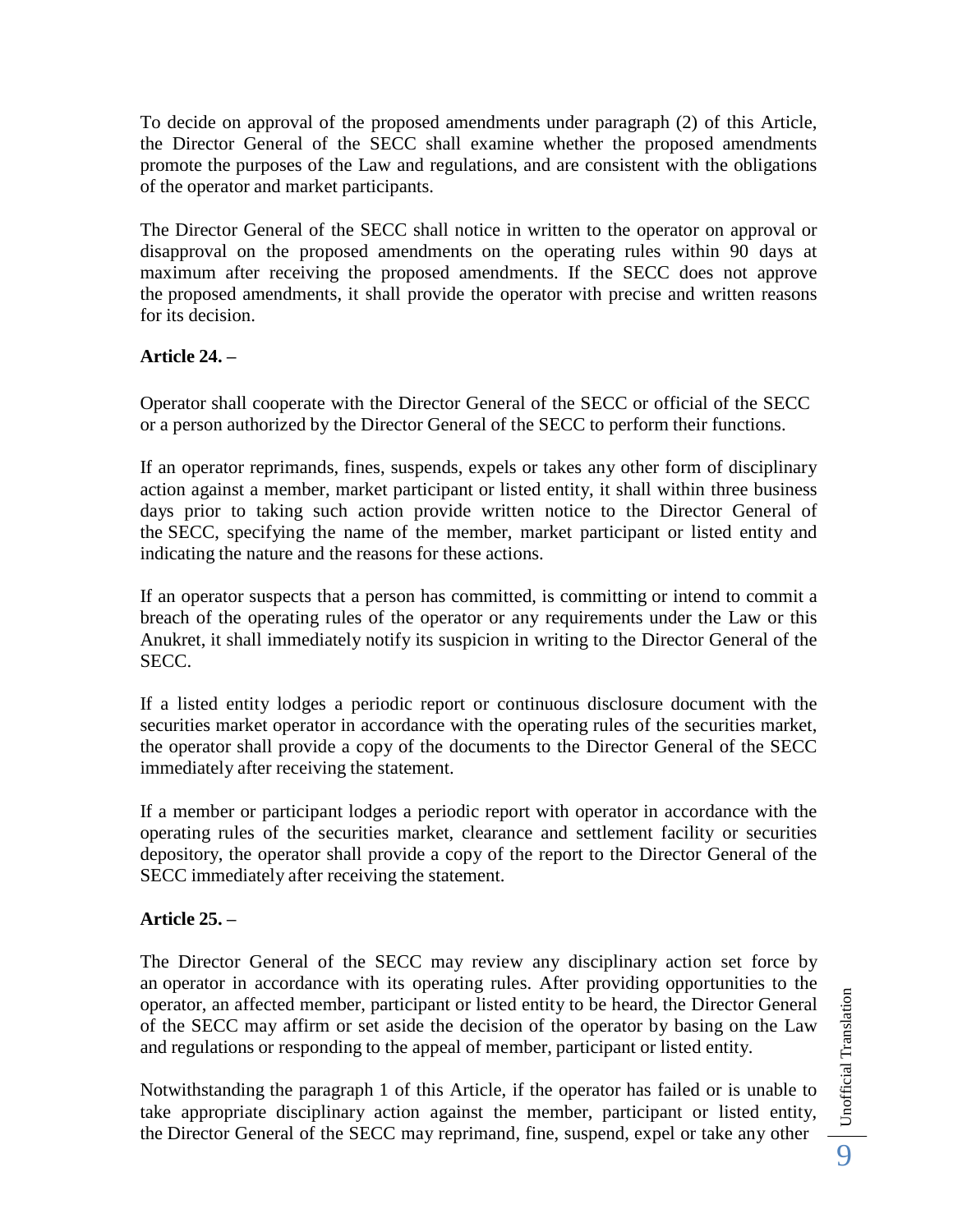form of disciplinary action determined by the SECC against a member, participant or listed entity of an operator, however, the SECC gives the person who would be subject to the disciplinary action and the operator an opportunity to be heard.

Article 26. –

Every operator shall maintain and preserve the following books of account and documents for a period of at least ten years:

- 1- Minutes of all meetings of members, shareholders, governing board, and any committees of its governing board members;
- 2- A name list and member identities;
- 3- In the case of a securities market operator, a register of the licensed representatives that are authorized to participate in the trading activities of the securities market conducted by the operator.
- 4- A record of security deposits.
- 5- Ledgers.
- 6- Journals.
- 7- Cash book.
- 8- Bank statements and bank reconciliation accounts.
- 9- Any other document determined by the SECC.

### **Article 27. –**

Within 3 months after the fiscal year ended or after a period permitted by the Director General of the SECC, operator shall provide the SECC with a report of its activities for the preceding fiscal year, including audited financial statement and detail reports as the following:

- 1- Amendments of operating rules;
- 2- Changes in the membership of the governing board;
- 3- Changes of senior staff;
- 4- Admissions, re-admissions, deaths or resignations of members or participants;
- 5- Disciplinary action taken against members, participants or listed entities;
- 6- The results of dispute resolution involving members, participants, listed entities;
- 7- In the case of an operator of a securities market or a clearance and settlement facility operator, any trading or settlement defaults;
- 8- Actions taken to overcome adverse circumstances affecting the trading, clearance and settlement or custody of securities;
- 9- In the case of an operator of a securities market, a report on entities that is listed and de-listed.
- 10- Other reports determined by the SECC.

## **Article 28. –**

Within 3 month after the fiscal year ended or after a period permitted by the Director General of the SECC, a securities market operator shall provide to the SECC and publish details of the audited accounts of listed entities, and details of securities transactions conducted during the previous year, including the prices at which such securities have Article 28. –<br>Within 3 month after the fiscal year ended or after a period permitted by the Director<br>General of the SECC, a securities market operator shall provide to the SECC and publish<br>details of the audited accounts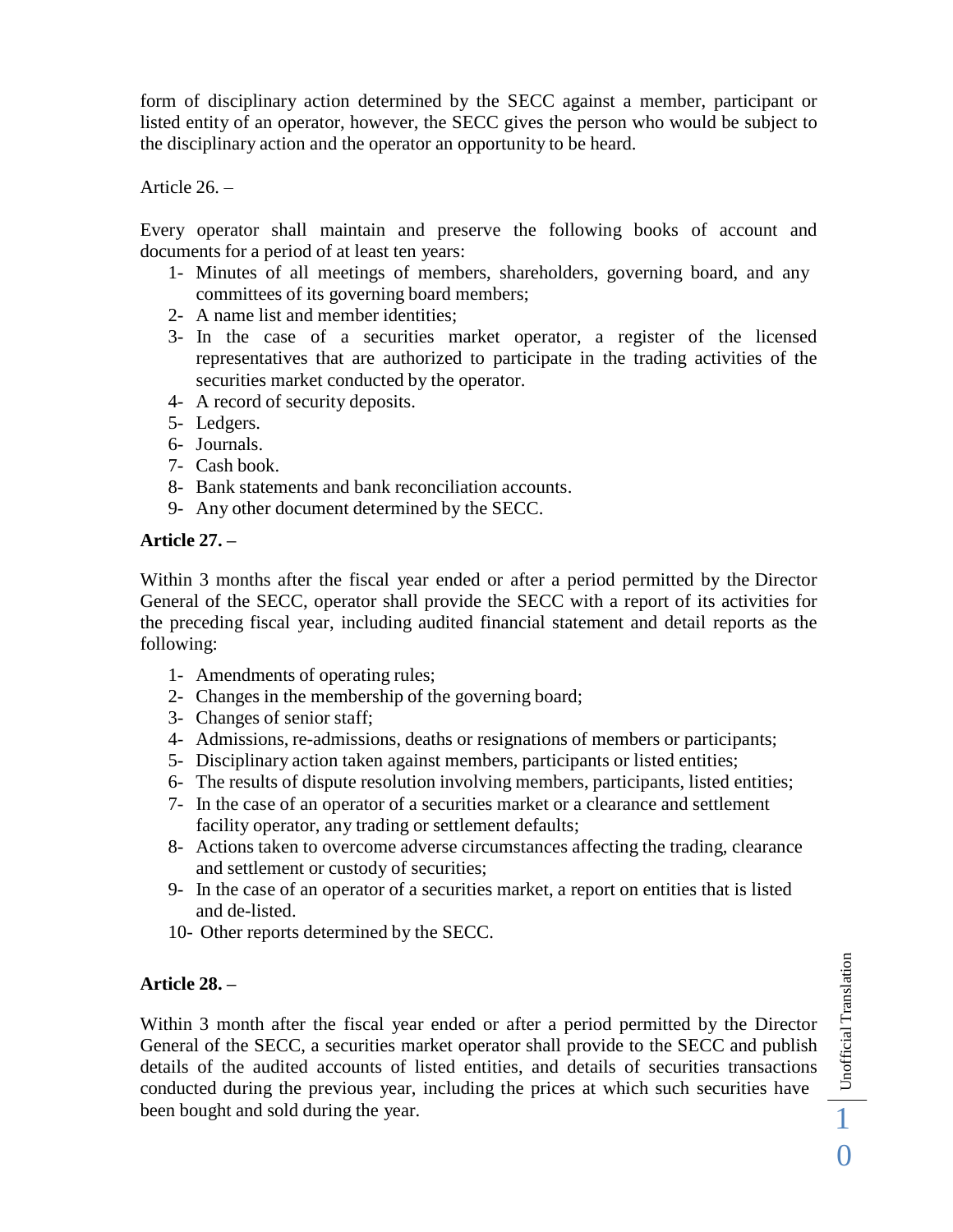Information in paragraph 1 of this Article shall be published in a daily newspaper circulated in Cambodia or in any other mean of publication determined by the Director General of the SECC.

### **Article 29. –**

Within 30 days at the end of each three-month period, a securities market operator shall provide the SECC with three-month report by indicating the following information:

- 1- The official prices paid for securities traded in the securities market;
- 2- The number of securities transactions provided by the securities market operator, based on the process of clearance and settlement from the clearance and settlement facility;
- 3- The number of securities admitted to quotation and removed from quotation.
- 4- Any other matter determined by the SECC.

### **Article 30. –**

A clearance and settlement facility operator shall provide the SECC with a three-month report within 30 days at the end of each three-month period indicating:

- 1- The number of securities transactions provided by the securities market operator based on the clearance and settlement process of the operator of clearance and settlement facility.
- 2- The number of securities transactions cleared and settled;
- 3- A signed statement itemizing and explaining all settlement defaults and outstanding settlement beyond the settlement date for information to each member or participant of the clearance and settlement facility;
- 4- The financial standing of each member or participant including the net capital of the member or participant of the clearance and settlement facility;
- 5- Other matter determined by the SECC.

## **Article 31. –**

A securities depository operator shall provide the SECC with a three-month report with thirty days at the end of each three-month period, indicating:

- 1- The number and price of securities.
- 2- Any action led to defaults of, losses of or mistakes related to security and measures taken to correct the defaults, losses or mistakes.
- 3- Other information determined by the SECC.

#### **Article 32. -**

A securities market operator shall implement and update guidelines approved by the SECC for promoting listings of public limited companies or permitted entities in the securities market to increase investment options, confidence and participation of the public investors in the market. A securities market operator shall implement and update guidelines approved by<br>the SECC for promoting listings of public limited companies or permitted entities in the<br>securities market to increase investment options, con

In order to achieve the objectives stated in the paragraph 1 of this Article, the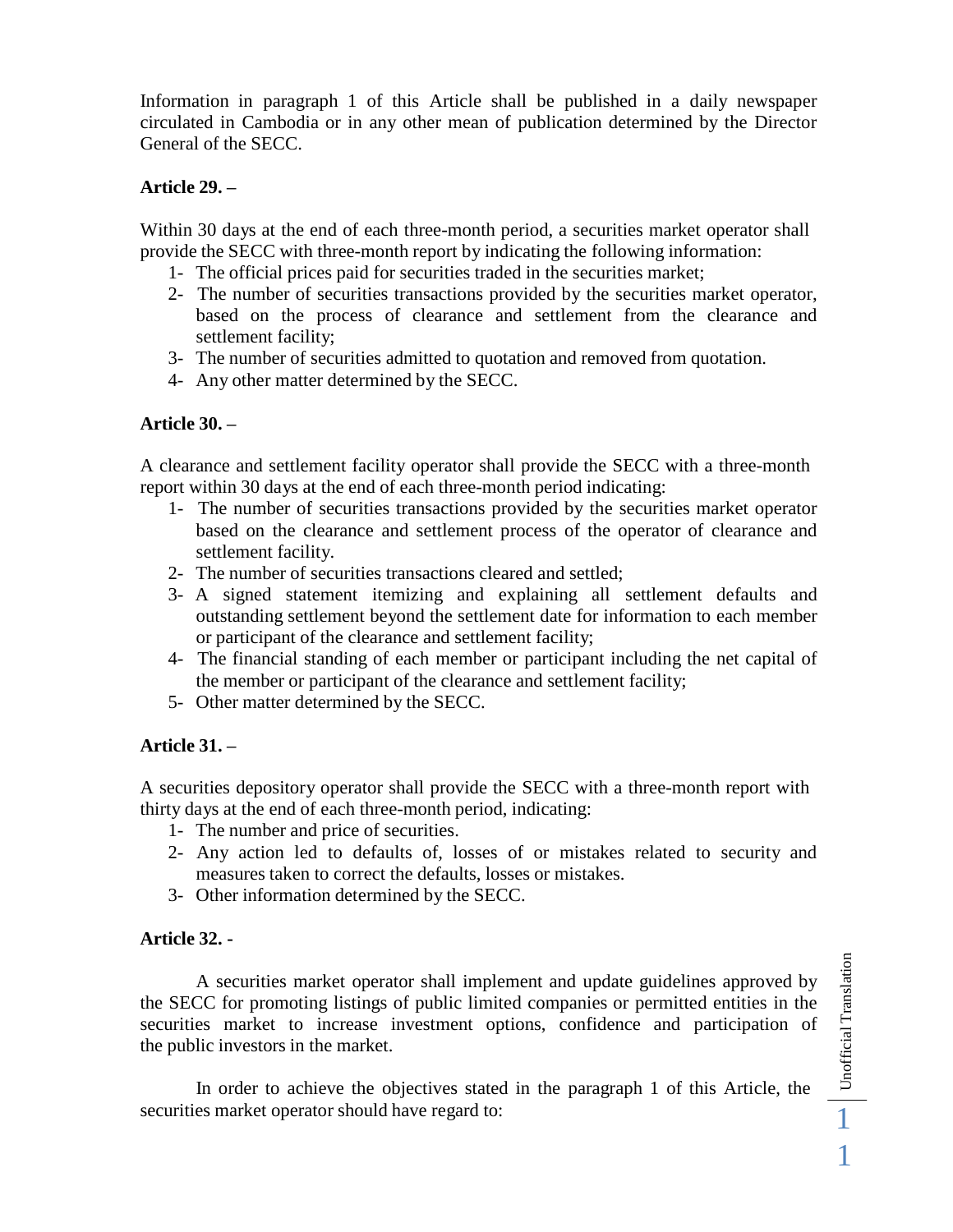- 1- The amount of capital and level of public ownership that a public limited company or permitted entity intends to raise;
- 2- The need for a public limited company or permitted entity to demonstrate good governance, recent profit history, and firm prospects related to the potential businesses, reflecting through the provision of independently audited accounts, business contracts or other relevant information;
- 3- The attracting policies for listings of public limited companies or permitted entities engaged in major business activities contributing to the development of the national economy.

# **Article 33. –**

A securities market operator shall immediately report, verbally and in writing, to the Director General of the SECC, when:

- 1- There shall be a delay in opening the trading session in the securities market;
- 2- There shall be a suspension of trading in the market;
- 3- There shall be an unusual activity in trading on the market;
- 4- The securities market operator receives any non-public information that it believes could have a material effect on any particular securities or the market in general;
- 5- The Director General of the SECC request the securities market operator the related information.

# **Article 34. –**

A securities market operator shall daily publish a list of securities trading transactions quoted as bid and offer by stating the identities, price, and units transacted to the SECC and public media.

A securities market operator shall provide report on the securities priced and traded, and price fluctuation of each securities including low, high and average prices and the volumes of transactions to the SECC and the public media system at least once a month following the form determined by the SECC.

## **Article 35. –**

The Director General of the SECC may require a listed entity, or a securities market operator to provide with additional periodic reports.

A securities market operator may prepare the operating rules in accordance with this Anukret requiring listed entities in the securities market to provide periodic reports, including financial statements, that the operator considers necessary for the purpose of appropriately informing to the securities market.

## **Article 36. –**

 $\Box$  Unofficial Translation 2 Unofficial Translation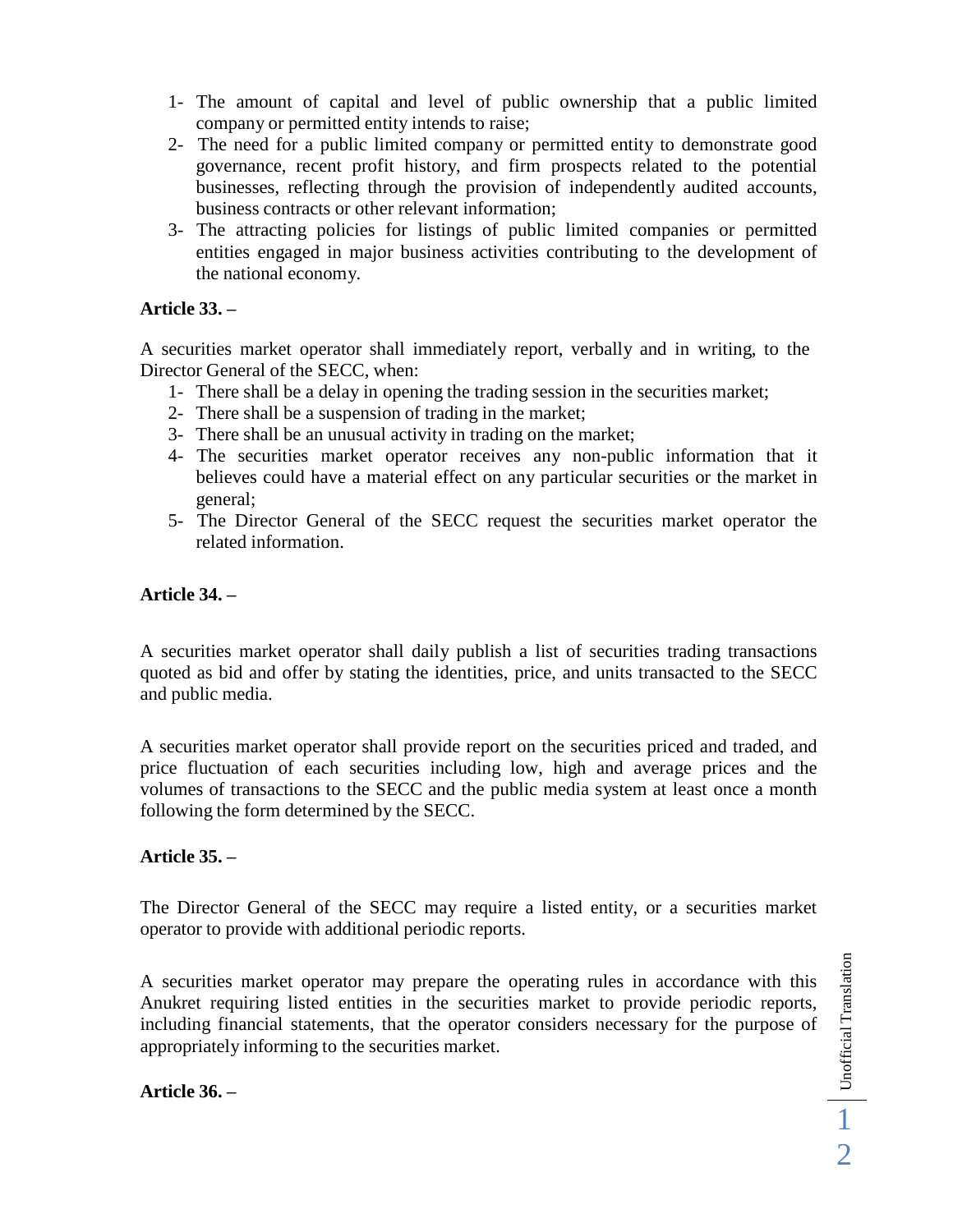Besides information exempted by the SECC, public limited company shall provide relevant document and information to the SECC and securities market operators if the public limited company becomes aware of information:

- 1- Which is not yet published;
- 2- Which is published, but has an affect on the price of securities issued;
- 3- Which has not been included in a supplementary or replacement disclosure document in relation to the public limited company;

The public limited company shall lodge relevant document and information as stated in the paragraph 1 of this Article to the securities market operator if the securities market's operating rules require for making it available to the public.

Any information shall be considered to be published as stated in the paragraph 1 of this Article if:

- 1- The information is readily observable by the public; or
- 2- The information consists of deductions, conclusions that can be drawn and used by the public.

As stated in paragraph 1 of this Anukret, any information would have an effect on the price securities of a public limited company if it has influence on the decision of a person to trade securities.

A confidentiality agreement shall not prevent a public limited company from complying with its continuous disclosure obligations under this Article.

If the SECC or a securities market operator considers that there is a false market in securities or a substantial risk of a false market developing in securities issued by a public limited company to which this Article applies:

- 1- The Director General of the SECC, or a securities market operator, shall ask the public limited company for information to correct or prevent a false market;
- 2- The public limited company shall give the Director General of the SECC or a securities market operator the information required to correct or prevent the false market.

If the Director General of the SECC or a securities market operator require a public limited company to provide information in accordance with this Article, the Director General of the SECC or the securities market operator may require the public limited company to publish any part or all of the information in the daily newspaper circulating in the Kingdom of Cambodia, or to publish in other mean determined by the Director General of the SECC. The information publication shall be at the public company's expense.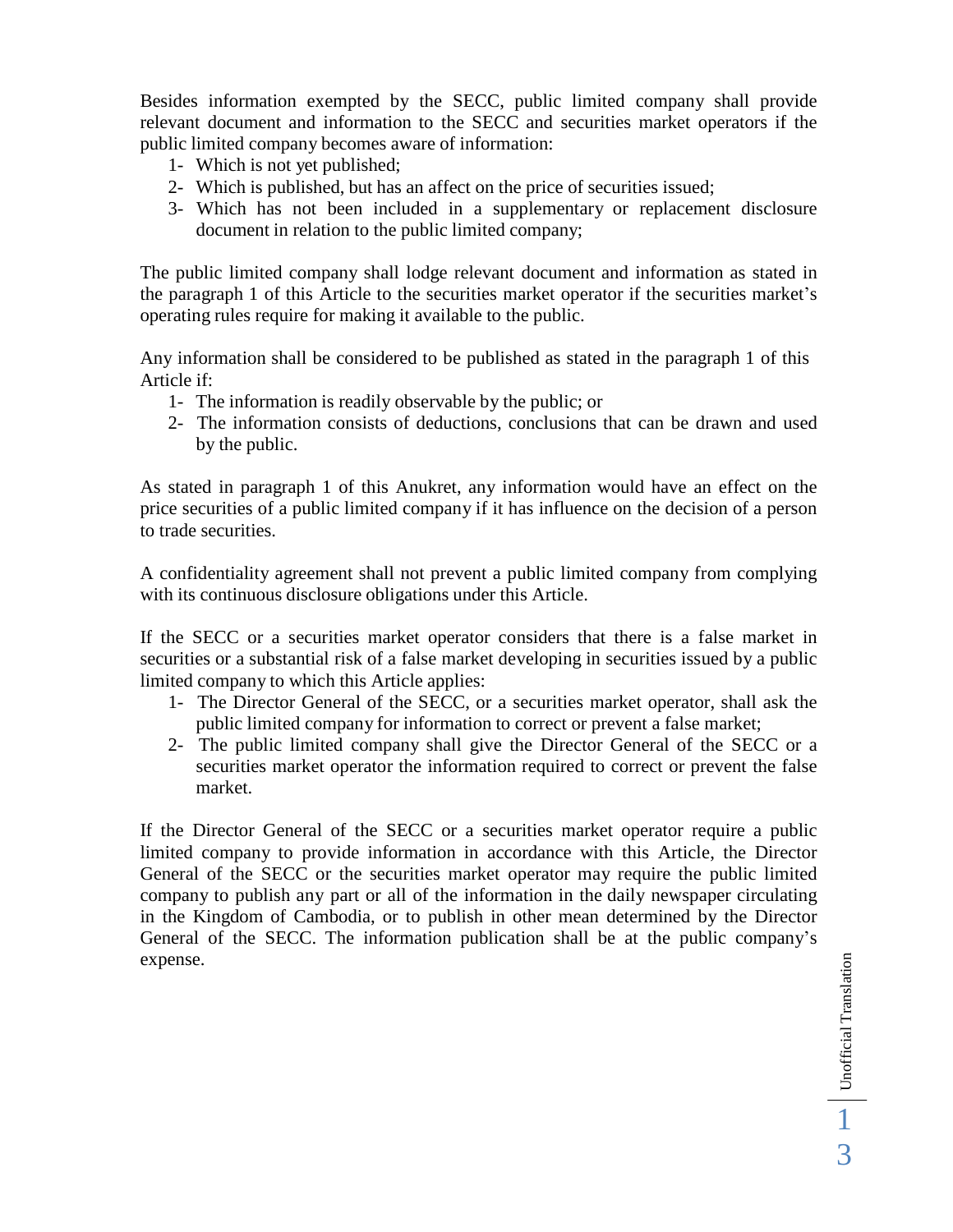#### **CHAPTER 4 LICENSING OF SECURITIES FIRMS AND REPRESENTATIVES**

### **Article 37. –**

The following persons are exempt securities dealers for the purpose of Chapter 5 of the Law:

1- A person who deals in securities on his, her or its own account through a licensed securities firm or securities representative;

2- A legal entity that is approved by the Director General of the SECC to operate a securities market, clearance and settlement facility or securities depository and deals in securities for the purpose of providing the services of the securities market, clearance and settlement facility or securities depository;

3- A person who deals in securities as an administrator of an insolvent person or a person having a financial problem;

4- Any other person determined by the SECC to be an exempt securities dealer.

## **Article 38. –**

The following transactions are exempt securities transactions for the purposes of Chapter 5 of the Law:

1- A securities transaction in which the issue of the securities is guaranteed by the Royal Government of Cambodia;

2- Any other transaction determined by the SECC to be an exempt securities transaction.

#### **Article 39. –**

The Director General of the SECC may grant an applicant a license to operate the business of a securities firm or to carry out the activities of a securities representative of a licensed securities firm, if the applicant meets each of the following requirements:

1- The application shall be made in accordance with the Law and this Anukret;

2- The applicant shall satisfy any other requirements determined by the SECC.

#### **Article 40. –**

Before granting a license to a person to act as a securities firm, the Director General of the SECC shall require the person to satisfy the following requirements:

1- The applicant shall be a company or partnership which has been established in accordance with the Law on Commercial Enterprises or any other relevant laws or any person permitted by the SECC;

2- The applicant shall be a member and participant, or sufficiently qualified for member and participant of a securities market operator, unless otherwise permitted by the Director General of the SECC; declared bankrupt, the date on which the bankruptcy declared shall not less than 05 1 declared bankrupt, the date on which the bankruptcy declared shall not less than 05 1 declared bankrupt, the date on which the bankruptc

3- That the directors of the applicant company or partners of the applicant partnership:

A- Have never been declared bankrupt, or if a director or partner has been (five) years before the date of the company's or partnership's application;

4 Unofficial Translation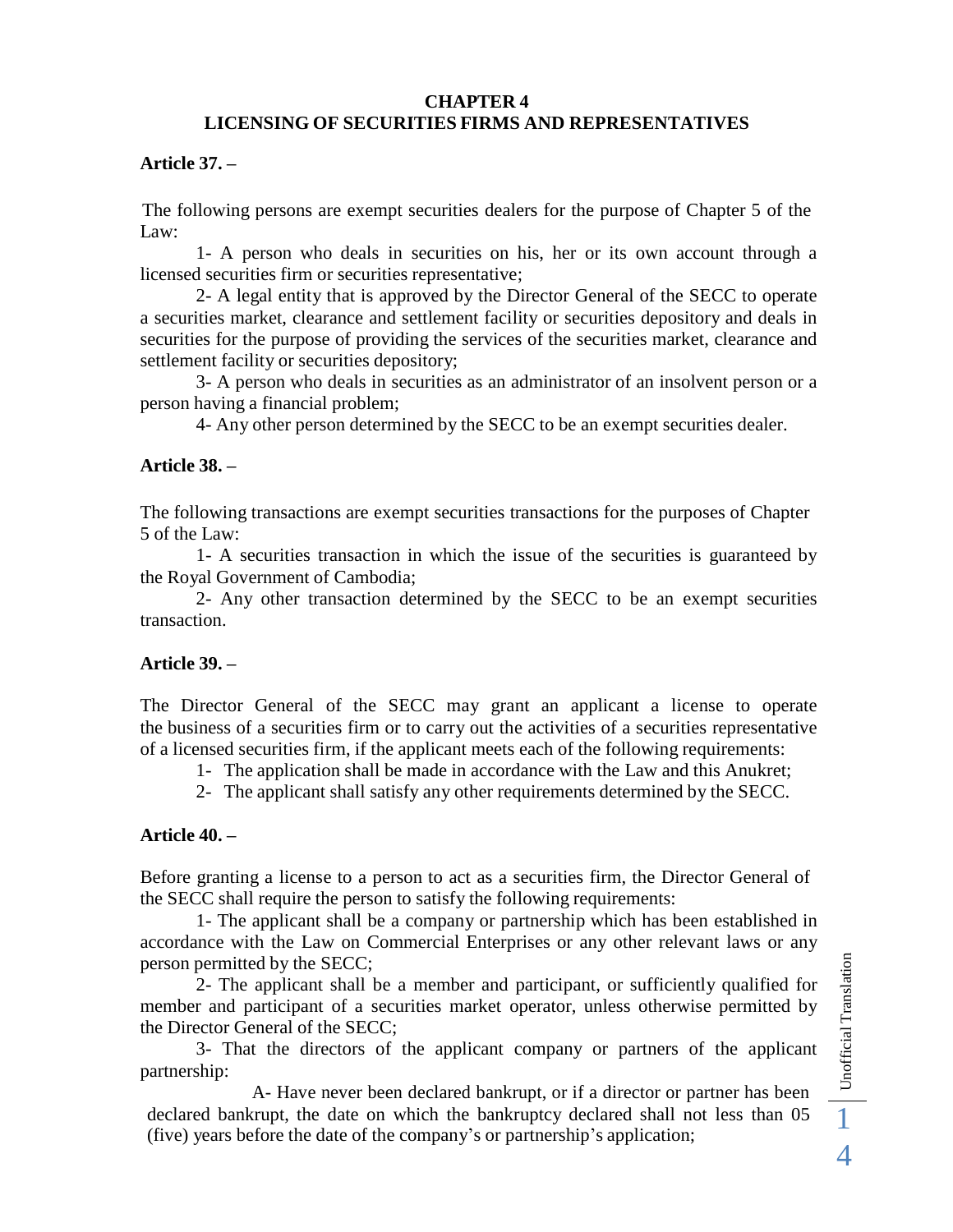B- Have never been directors of a company or partners in a partnership whose the application for a license as a securities firm has been rejected by the Director General of the SECC or a similar overseas institution with similar powers to those of the SECC, unless otherwise permitted by the SECC;

C- Have never been directors of a company or partners of a partnership whose license as a securities firm has been revoked by the Director General of the SECC or a similar overseas institution with similar powers to those of the SECC, unless otherwise permitted by the SECC.

4- The directors of the company or the partners of the partnership and any employees who would perform duties in connection with the holding of the license are of good character;

5- At least one director of the applicant company or partner of the applicant partnership and one employee of the applicant company or partnership shall be qualified to be licensed as a securities representative of the applicant company or partnership;

6- The applicant shall lodge any securities bond or any other guarantee instrument determined by the SECC;

7- The applicant shall have net capital and capital structure determined by the SECC, in respect to each business type of the securities firm;

8- The applicant shall have premises suitably located and equipped to provide satisfactory services to clients in the fields of the activities to which the license relates, or evidence acceptable to the Director General of the SECC that such premises will become available if the license is granted;

9- The applicant shall have adequate facilities, instrument, and materials to meet the requirements of the operator of which the applicant is a member or participant.

#### **Article 41. –**

Before granting a license to a person to carry out the acts of a securities representative, the Director General of the SECC shall require the applicant to satisfy the following requirements:

1- The applicant shall be a natural person of good character;

2- The applicant shall provide the Director General of the SECC with written endorsement from a licensed securities firm, which has engaged the applicant to act as its securities representative;

3- The applicant shall satisfy any minimum education, training and experience requirements that are determined by the SECC;

4- Unless otherwise determined by the SECC, the applicant shall be authorized by a securities market operator, of which the securities firm that employs the applicant is a member. The applicant shall carry out securities transactions on the market on behalf of the securities firm or the client of the securities firm.

#### **Article 42. –**

In considering whether a person is of good character, the Director General of the SECC shall have regard to the following facts:

1- The person has never been sanctioned definitively of any felony;

2- Any definitive sanction application of any misdemeanor, including theft, fraud, Article 42. –<br>
In considering whether a person is of good character, the Director General of the SECC<br>
shall have regard to the following facts:<br>
1- The person has never been sanctioned definitively of any felony;<br>
2- Any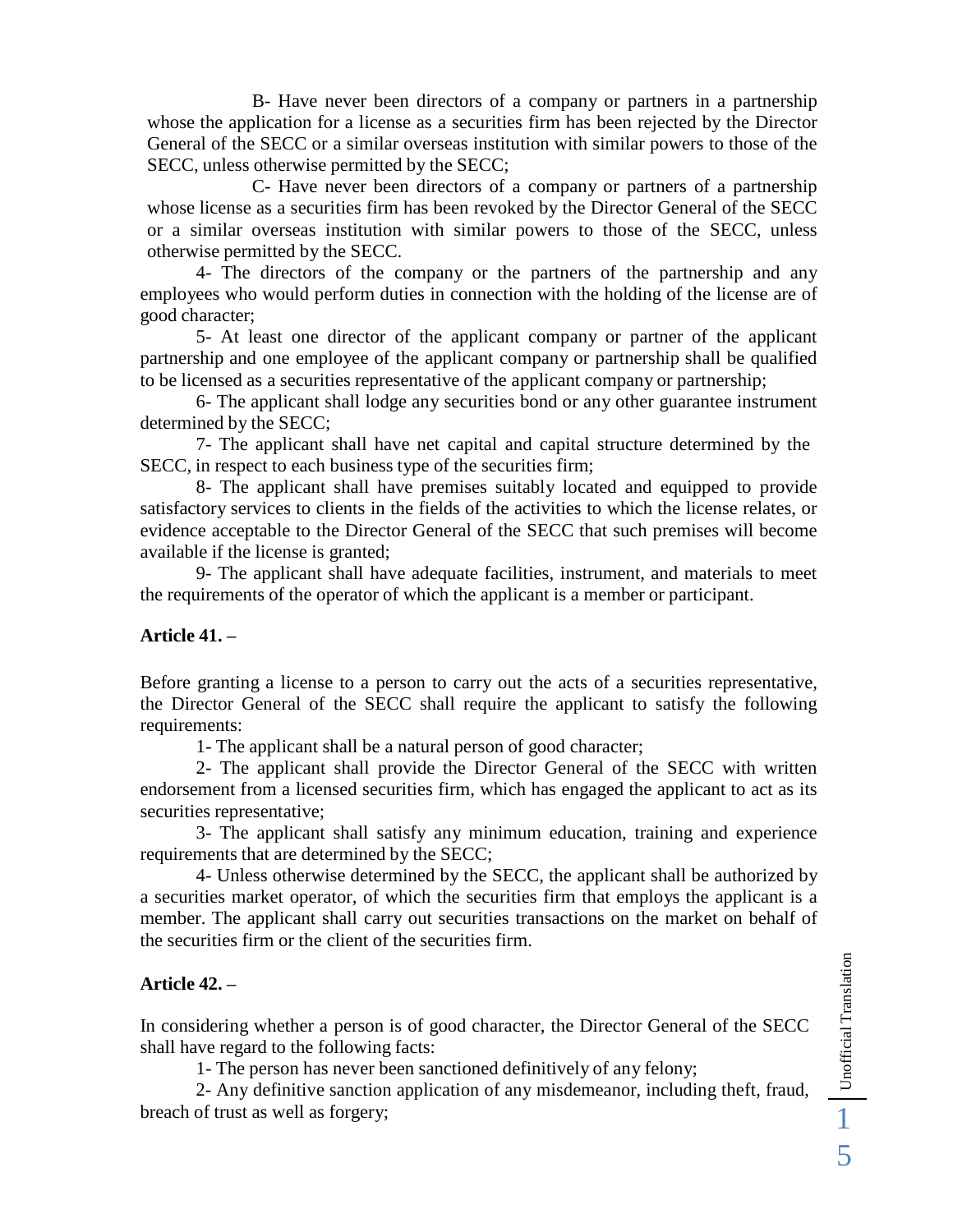3- The person has previously held a license granted by the SECC that was cancelled or suspended or has committed any infringement as prescribed by the Law;

4- Any other matter determined by the SECC.

### **Article 43. –**

The Director General of the SECC shall grant a license to a securities firm a securities representative either indefinitely or for a specified period determined by the SECC. If a license is granted for a specified period, the license shall be invalid at the expiration of the period and the securities firm or the securities representative shall apply for a new license prior to the expiry of the old license, in order to continue conducting the securities business or acting as a securities representative.

### **Article 44. –**

A person who is licensed under this Chapter shall comply with any code of conduct and rules prescribed by the SECC in accordance with this Anukret. In the case of a license holder is a member or participant of a securities market, clearance and settlement facility or securities depository, that person shall comply with any code of conduct or operating rules of any operator in accordance with the Law and this Anukret.

### **Article 45. –**

A company or partnership which is licensed as a securities firm by the SECC shall not carry on any other business, unless otherwise authorized by the Director General of the SECC.

If a company or partnership is authorized by the Director General of the SECC to run other business in addition to the business of a securities firm, the directors of the company or partners of the partnership shall ensure that the securities business is conducted separately from any other business of the company or partnership and shall ensure that:

1- Separate accounts and financial statements shall be maintained in relation to the securities business;

2- Separate qualified staff shall be only employed to provide the services in relation to the securities business;

3- Separate premises are used to operate the securities business;

4- Other requirements determined by the SECC.

## **Article 46. –**

A licensed securities firm shall maintain and preserve for a period of 10 (ten) years records, documents and books of account determined by the SECC in its office. The securities firm shall produce the same records, documents and books of account for inspection by the SECC or the operator of which the securities firm is a member or participant.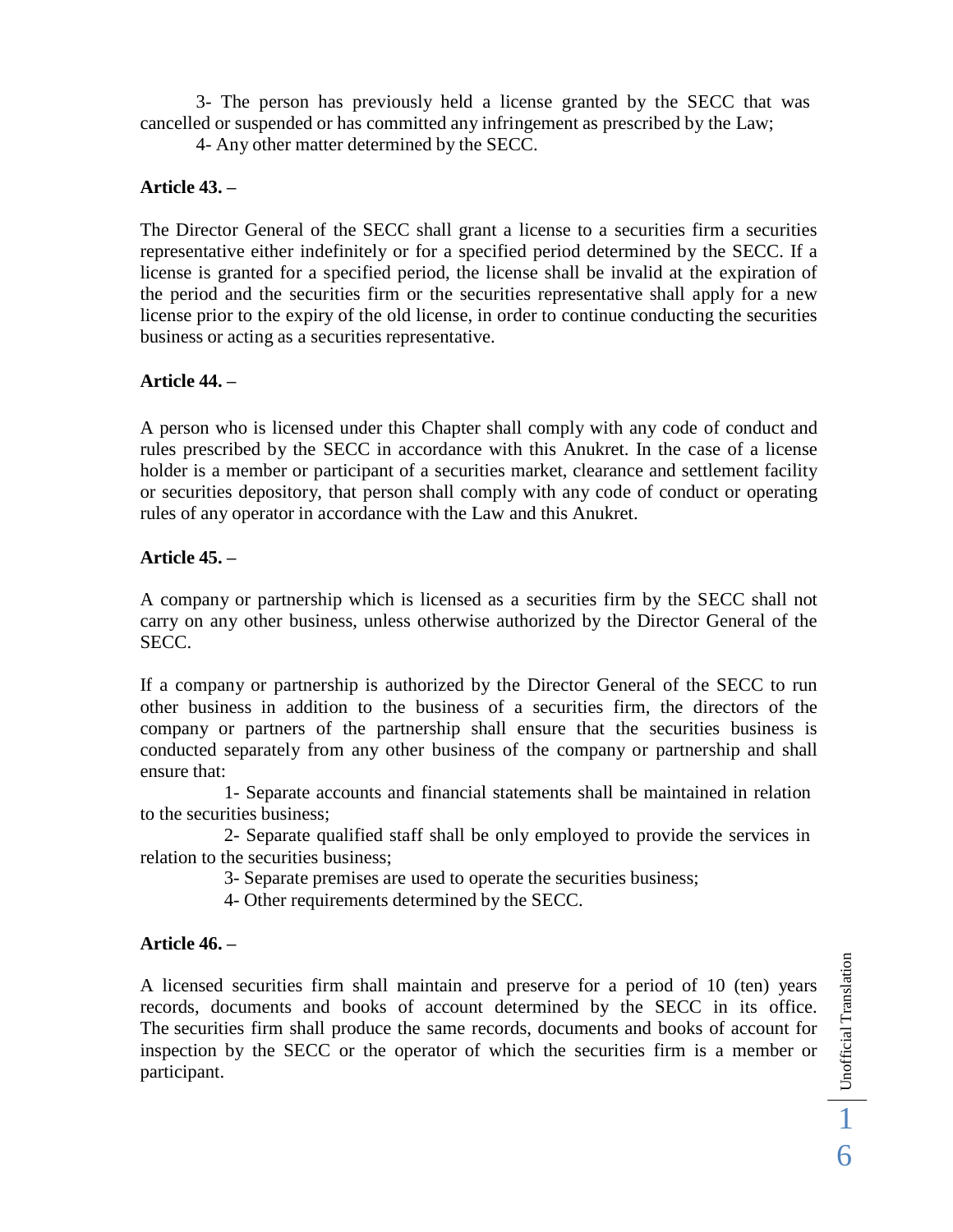# **Article 47. –**

Every securities firm that has custody of securities, funds or other property of a client shall take reasonable steps to keep those securities, funds or other property safe from theft or loss and shall:

1- Notify the SECC that it has custody of securities, funds or any other property of each client;

2- Segregate the securities and other property of each client, mark such securities or property to identify each client who owns them, and hold the securities or property securely in a place reasonably free from the risk of destruction or loss;

3- Deposit clients' funds in one or more accounts operated by a commercial bank which only contain those funds and maintain the account or accounts in the client's name or clients' names;

4- Maintain a separate record of funds for each client showing the name and address of the commercial bank where the funds are kept, the dates, amounts of deposits and withdrawals and also the exact amount of each client's funds.

5- Notify a client in writing, immediately after accepting custody of funds, securities or other property from the client, of the place and manner in which the securities, funds or other property will be kept.

6- Send each client on behalf of whom the securities firm holds funds, securities or other property a statement, at least once every 06 (six) months, showing all debits, credits and transactions of securities, funds or other property in the client's account that the securities firm is holding and keeping in custody.

7- Have a professional independent accountant for verifying all clients' funds, securities or other property at least once a year by actual examination at a time chosen by the accountant without prior notice to the securities firm.

## **Article 48. –**

After each examination, a securities firm shall promptly send the SECC the certificate signed by a professional independent accountant in accordance with sub-paragraph 7 of Article 47 of this Anukret that he or she has made an examination of funds, securities or other property and describing the nature and scope of the examination.

## **Article 49. –**

If the license of a securities firm is revoked by the Director General of the SECC or a court, the securities firm shall immediately:

- 1- Cancel all clients' outstanding orders;
- 2- Notify those clients with outstanding orders that they can no longer be processed by the securities firm;
- 3- Notify each client that the securities firm's license has been revoked and the securities firm can no longer act on their behalf;
- 4- Arrange with the Director General of the SECC for any securities transactions conducted by the securities firm that remain unsettled by a clearance and settlement facility at the time of the revocation in order to finalize these transaction. The securities transaction shall be finalized by the securities firm whose license was revoked or another securities firm authorized by the Director General of the SECC, or a temporary administrator who, of the

Unofficial Translation Unofficial Translation 1 7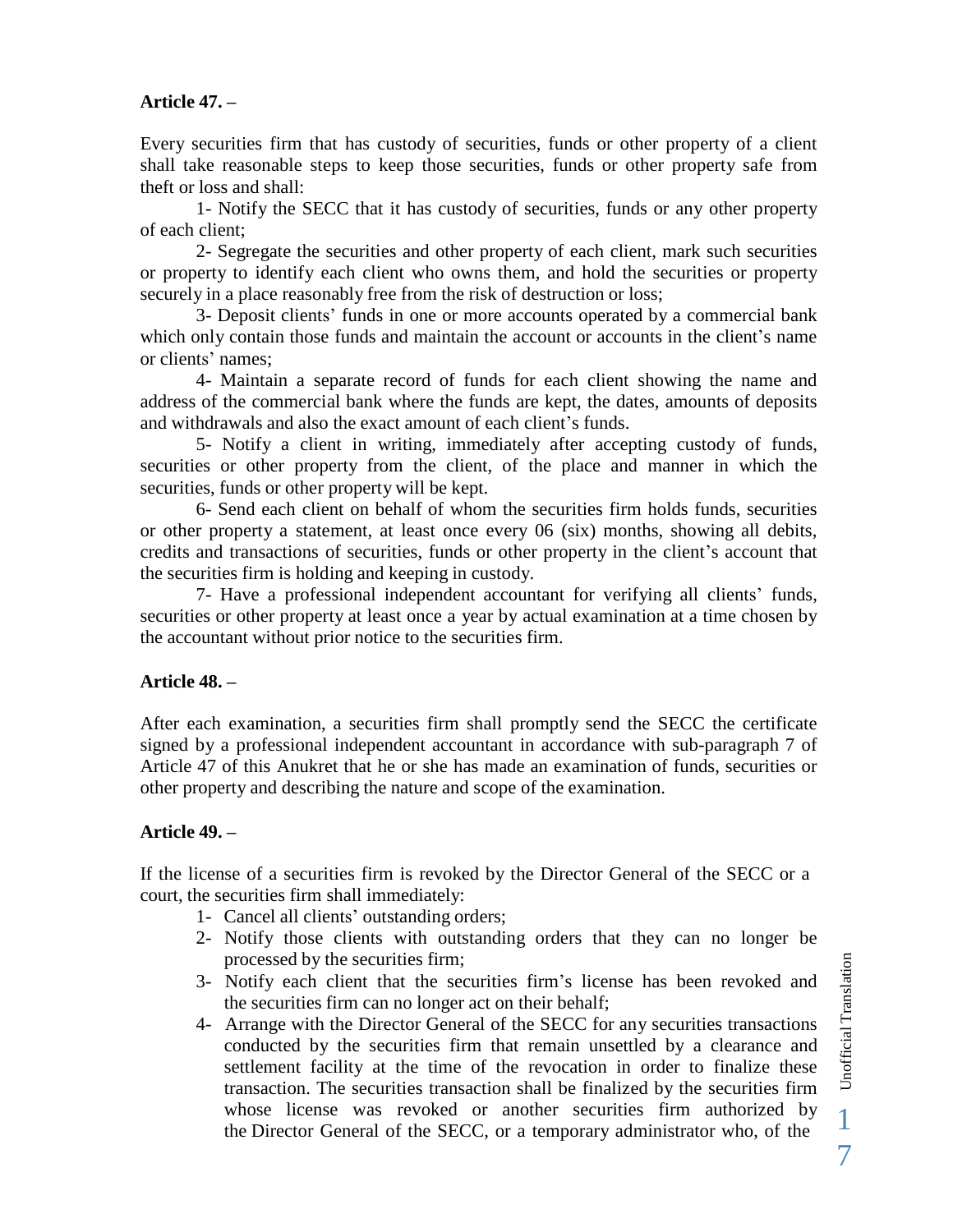securities firm whose license was revoked, shall be appointed in accordance with the Law and the Law on Insolvency of Cambodia.

5- Return to each client any securities, funds or other property that the securities firm holds in custody for the client.

#### **Article 50. –**

A securities firm shall submit to the SECC, to the operators of which the securities firm is a member or participant the audited annual financial statement within 03 (three) months or such other suitable period specified by the SECC, following the closure of its each fiscal year and any financial information determined by the SECC.

### **Article 51. –**

A licensed securities firm shall at all times maintain any solvency margin, risk ratios and net capital that are determined by the SECC.

The Director General of the SECC shall suspend or revoke the license of a securities firm that fails to comply with paragraph 1 of this Article.

### **Article 52. –**

A securities firm and the securities representatives of the securities firm:

- 1- Shall exercise reasonable care at all times not to misinform clients and to keep clients informed of any information that may affect their investment decisions, including any potential conflict between the interest of a client and the interest of the securities firm or a related entity;
- 2- Shall not purchase, sell or exchange securities and sign a contract on behalf of the client without the written authority of the client;
- 3- Accepting an order from a client shall confirm with the client all details of the order before implementing it. A daily record of orders received from all clients, showing the name of each client, details of the order and the time given shall also be maintained by the securities firm and its securities representatives;
- 4- Shall execute clients' orders in the order in which they are received and give priority to the orders of clients over the orders of the securities firm or any securities representative, director, partner, shareholder or employee of the securities firm, whether acting directly or indirectly;
- 5- Shall always follow the instructions of a client of the securities firm unless an instruction would require the securities firm or securities representative to violate a law and regulation of Cambodia. In this case, the securities firm or securities representative shall advise the client that it, he or she is unable to act on the client's instruction;
- 6- Shall not borrow money from a client unless the client is a financial institution that is licensed in accordance with the Law on Banking and Financial Institutions or, in the case of the securities firm, the client is a related entity of the securities firm;
- 7- Shall not lend money to a client unless the client is a related entity of the securities firm;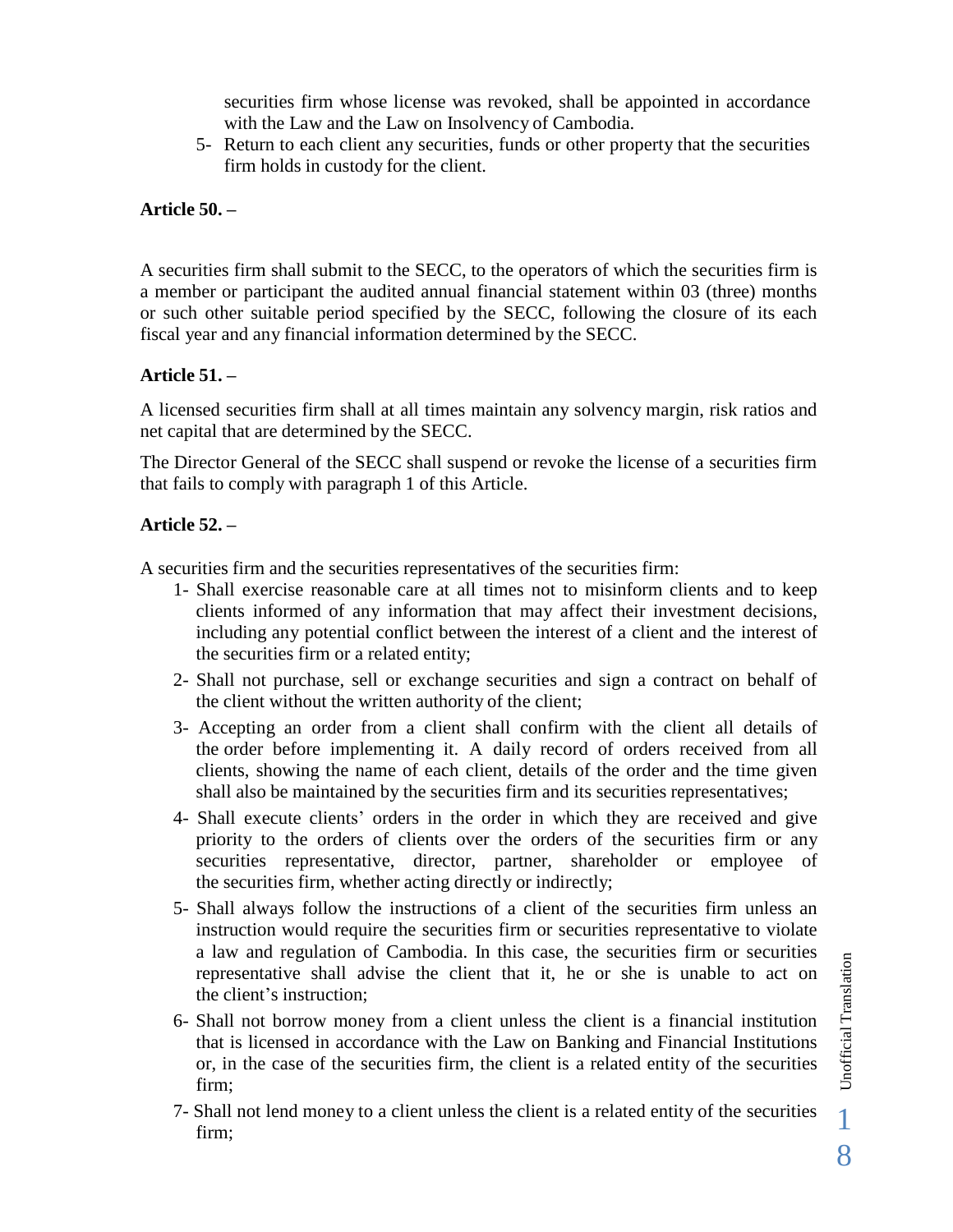- 8- Shall not lend securities to a client or borrow securities from a client unless the client is a related entity of the securities firm or any other person specified by the SECC;
- 9- Shall comply with other requirements determined by the SECC.

### **Article 53. –**

A securities firm or securities representative of a securities firm shall not:

1- Recommend to a client the purchase, sale or exchange of any securities without reasonable grounds and without being based on the basis of information furnished by the client in relation to the client's investment objectives, financial situation and needs.

2- Misrepresent to any client, or prospective client, its, his or her qualifications, the nature of the investment advisory service being offered or fees to be charged for such a service;

3- Charge a client a fee for investment advice or a rate of commission on a securities transaction or any other fee without approval by the SECC;

4- Fail to disclose to clients in writing, before any advice is given to the client by the securities firm or a securities representative of the securities firm, any substantial conflict of interest relating to the securities firm or securities representative or any other employee of the securities firm, which could affect the provision of unbiased and objective advice;

5- Disclose the identity, affairs, or investments of any client to any third party unless required by law, court order or a regulatory agency to do so, or unless the client consents for a specific reason.

#### **Article 54. –**

Before accepting a person as a client of a securities firm, the securities firm or a securities representative of the securities firm shall enter into a client agreement with the prospective client and that client agreement shall be determined and approved by the SECC. The securities firm or a securities representative of the securities firm shall provide the prospective client with any other information determined by the SECC.

## **Article 55. –**

A securities firm shall be liable in any civil action for those acts of a securities representative of the securities firm that the securities representative is authorized to carry out under the terms of their license or by the securities firm.

The acts of a securities representative which lead the securities firm to be liable in any civil action shall include omissions to take action in a given situation.

The acts of a securities representative that are authorized by a securities firm shall include the acts that are impliedly approved by the securities firm on the basis that the securities firm knows or ought to have known that the securities representative has carried out such acts and has not taken any action to prevent or repudiate such acts.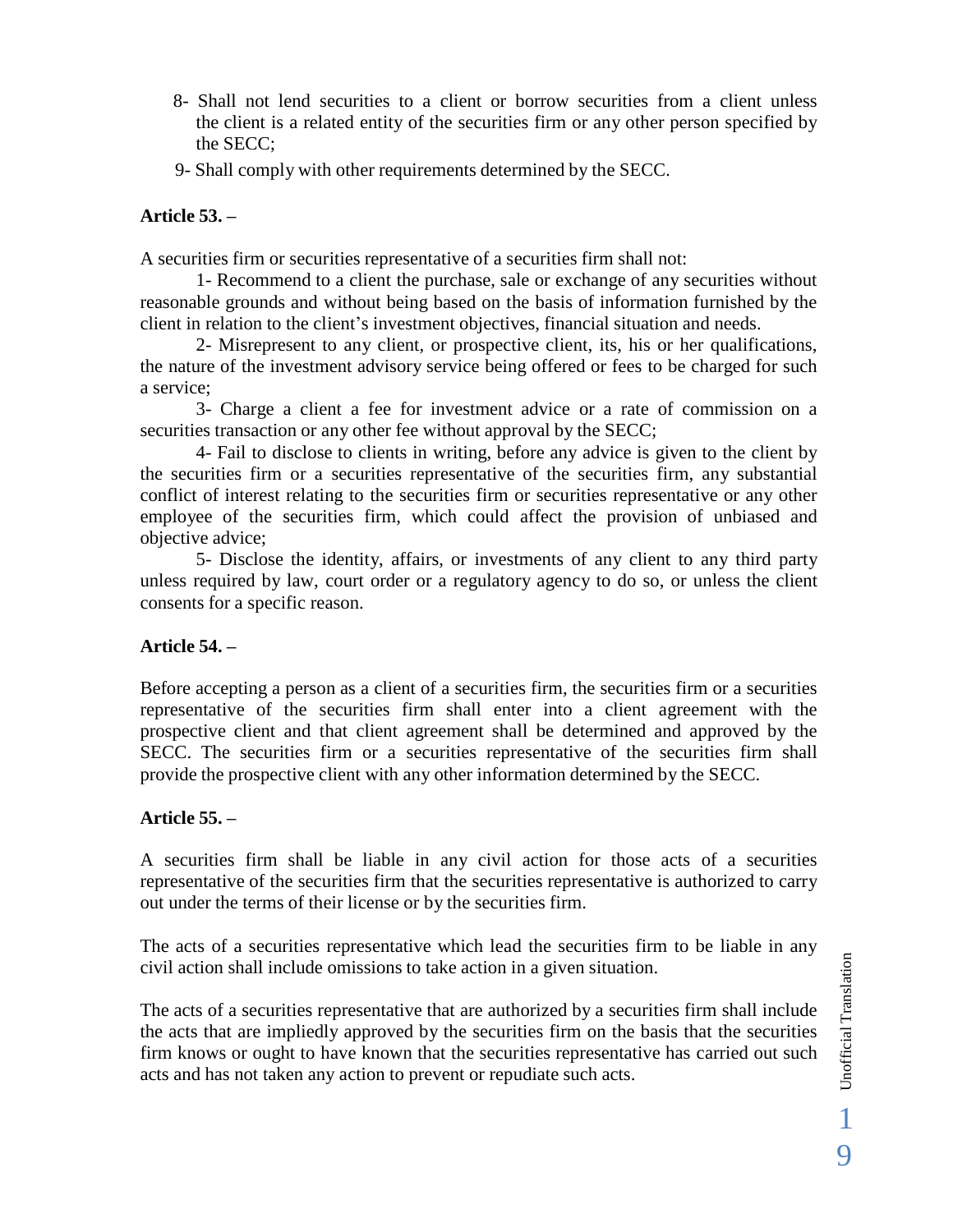### **Article 56. –**

A securities firm shall exercise diligent supervision over the activities of all securities representatives licensed to carry out functions on behalf of the securities firm.

Without limiting the responsibility of a securities firm in accordance with paragraph 1 of this Article, each securities firm shall ensure that all securities representatives of the securities firm are subject to the supervision of a supervisor who may be a director, partner or official designated by the securities firm.

A securities firm shall establish, maintain and enforce written procedures in relation to the conduct of its securities representatives.

#### **Article 57. –**

A securities firm shall employ a compliance officer who shall be responsible for:

1- Establishing the written procedures for securities representatives and giving advice to help ensure that the securities firm and its securities representatives meet their obligations under the Law and relevant regulations.

2- Receiving complaints, assessing the clients' complaints and advising the securities firm about the resolution of the complaints concerning acts of the securities firm or its securities representatives.

## **CHAPTER 5 COLLECTIVE INVESTMENT SCHEME**

#### **Article 58. –**

To be considered as a business of Collective Investment Scheme (hereafter referred to as "CIS") shall be:

- The operations of managing, keeping in custody, selling or buying back, and/or redeeming indirect investment property, indirect investment securities or indirect investment funds;
- The operations related to indirect investment property, indirect investment securities or indirect investment funds.

#### **Article 59.-**

The persons relating to the CIS include:

- Funds Manager;
- Trustee;
- Distribution Company;
- Funds Administrator;
- Any other person determined by the SECC.

#### **Article 60.-**

The CIS may be organized in form of: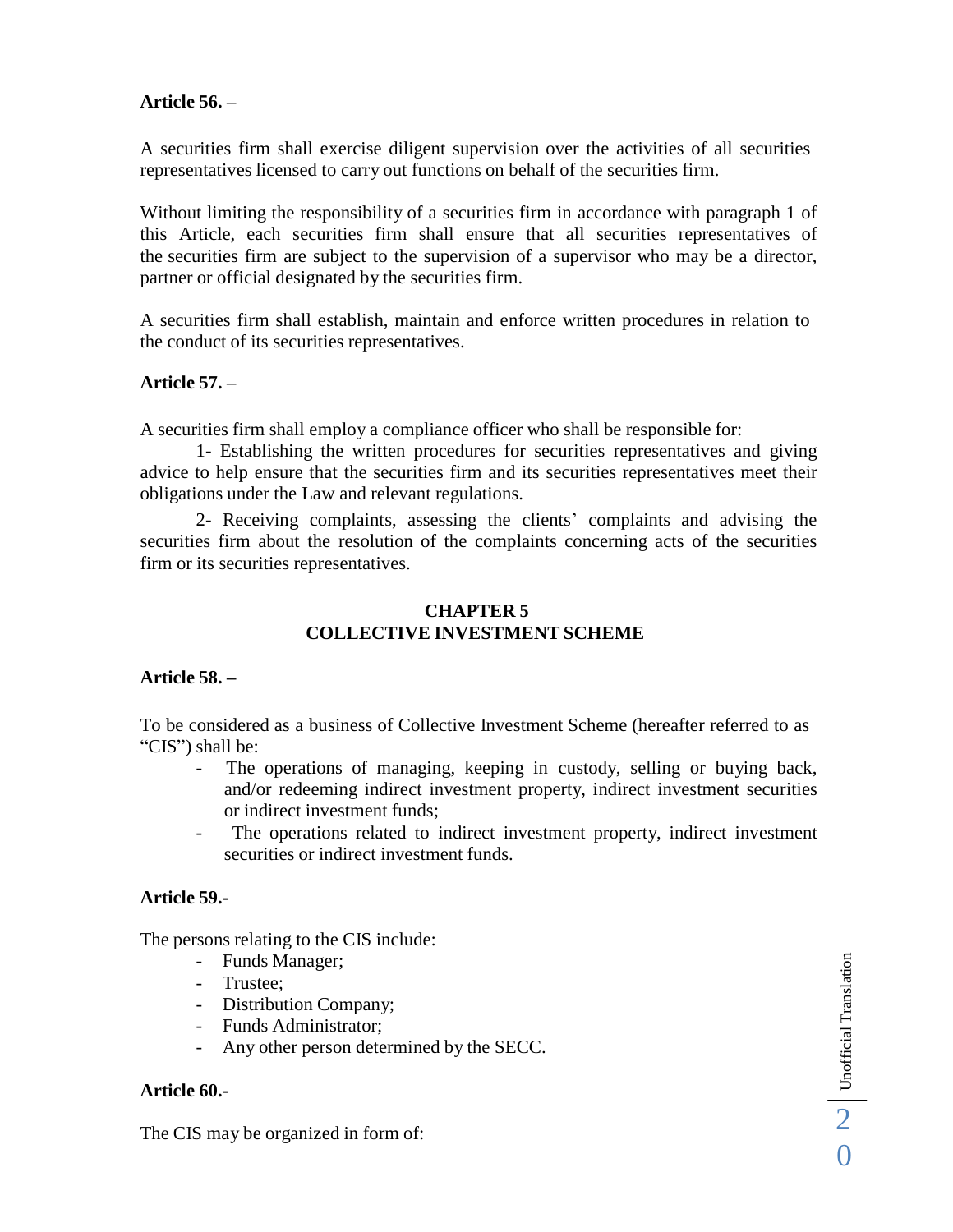A- company;

B- Collective investment contract.

The CIS may be open-ended funds or closed-ended funds.

The CIS shall be a company which is licensed by the SECC.

The CIS organized under the sub-paragraph (b) of this article shall be managed by a funds manager under contract, and shall be authorized in accordance with requirements and regulations determined by the SECC.

The property of the CIS shall be kept in custody by a trustee that operates on behalf of that CIS.

The price of CIS's net assets shall be evaluated and calculated by a funds administrator in accordance with the rules determined by the SECC.

## **Article 61.-**

Any person intending to apply for a license for running the business of CIS shall meet the following requirements:

1- The applicant shall have a minimum net capital that will be determined by the SECC, in respect to each type of business of the CIS;

2- The applicant shall have premises suitably located and equipped with physical facilities to operate the business;

3- The applicant shall have a precise and applicable investment scheme;

4- The applicant, director and all employees shall be of good character;

5- The applicant shall comply with the procedure of the application for operating CIS's business and other requirements determined by the SECC.

## **Article 62.-**

The company having obtained a license to conduct the business of CIS shall satisfy the following requirements:

1- Shall not use CIS funds for lending or borrowing;

2- Shall not use CIS funds for participating in or purchasing equity securities of other CIS funds;

3- Shall have rules of internal control and sufficient mechanism of dispute resolution, which can secure the business operation efficiently, honestly and fairly;

4- Shall all the time maintain any solvency margin, risk ratios and net capital, as well as complying with other requirements, determined by the SECC.

# **Article 63.-**

Funds manager of the CIS shall:

1- Provide CIS investors with the disclosure document that has been approved and registered at the SECC.

2- Perform the function carefully and honestly, respect the purpose of the CIS in the entire interests of CIS investors.

affects the interests of the CIS. 3- Prove that there is no any direct or indirect interest with other persons that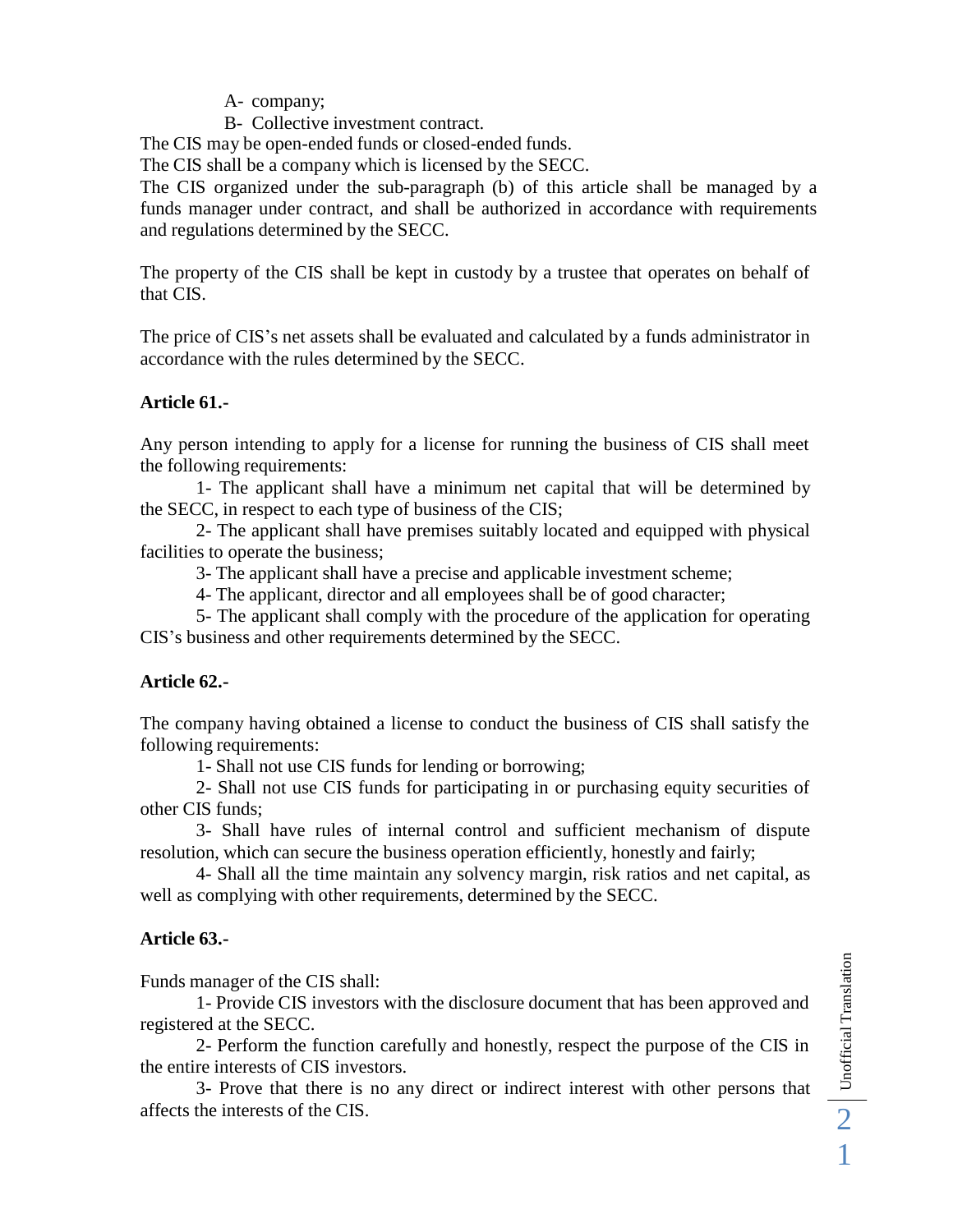4- Provide the Director General of the SECC with audited annual financial statement within 03 (three) months, or such other suitable period specified by the Director General of the SECC, following the closure of each financial year.

5- Comply with other requirements determined by the SECC.

## **CHAPTER 6 CORPORATE GOVERNANCE AND CONTROL**

### **Article 64. –**

The directors and senior officials of a public limited company or permitted entity shall honestly and diligently act for the interest of all shareholders equally.

A director or senior official of a public limited company or permitted entity shall satisfy their duty under paragraph 1 of this Article to shareholders of the public limited company or permitted entity, if the director or senior official:

- 1- Had sufficient information about the subject matter for the decision;
- 2- Makes a decision based on good faith for a proper purpose;
- 3- Has no personal interest in other company affecting performance of duties;
- 4- Is confident that the decision making truly serves in the best interest of all shareholders.

A director or senior official of a public limited company or permitted entity who, in the course of carrying out their duties, faces a potential conflict between their personal interest and the interest of shareholders, shall give precedence to the interests of shareholders or follow the decision making by the general shareholders meeting.

## **Article 65. –**

A person shall not acquire a controlling interest in the total voting shares of a public limited company or permitted entity that has issued or sold to the public, unless the acquisition of the controlling interest is approved by the Director General of the SECC and carries out in accordance with any requirements determined by SECC.

The person who has the controlling interest in the company or permitted entity shall disclose to the SECC on the amount of their share currently holding event a movement up or down of at least one share.

## **Article 66. –**

Any decision of the SECC and any rules adopted by the SECC shall ensure that:

- 1- The acquisition of control over the total voting shares in a public limited company or permitted entity that has issued or sold securities to the public shall be in a fair and transparency procedure.
- 2- The current holders of the voting shares in a public limited company or permitted entity shall:
	- A- Have identities of any person who proposes to acquire control over the total voting shares in the public limited company or permitted entity; 2

 $2$  Unofficial Translation Unofficial Translation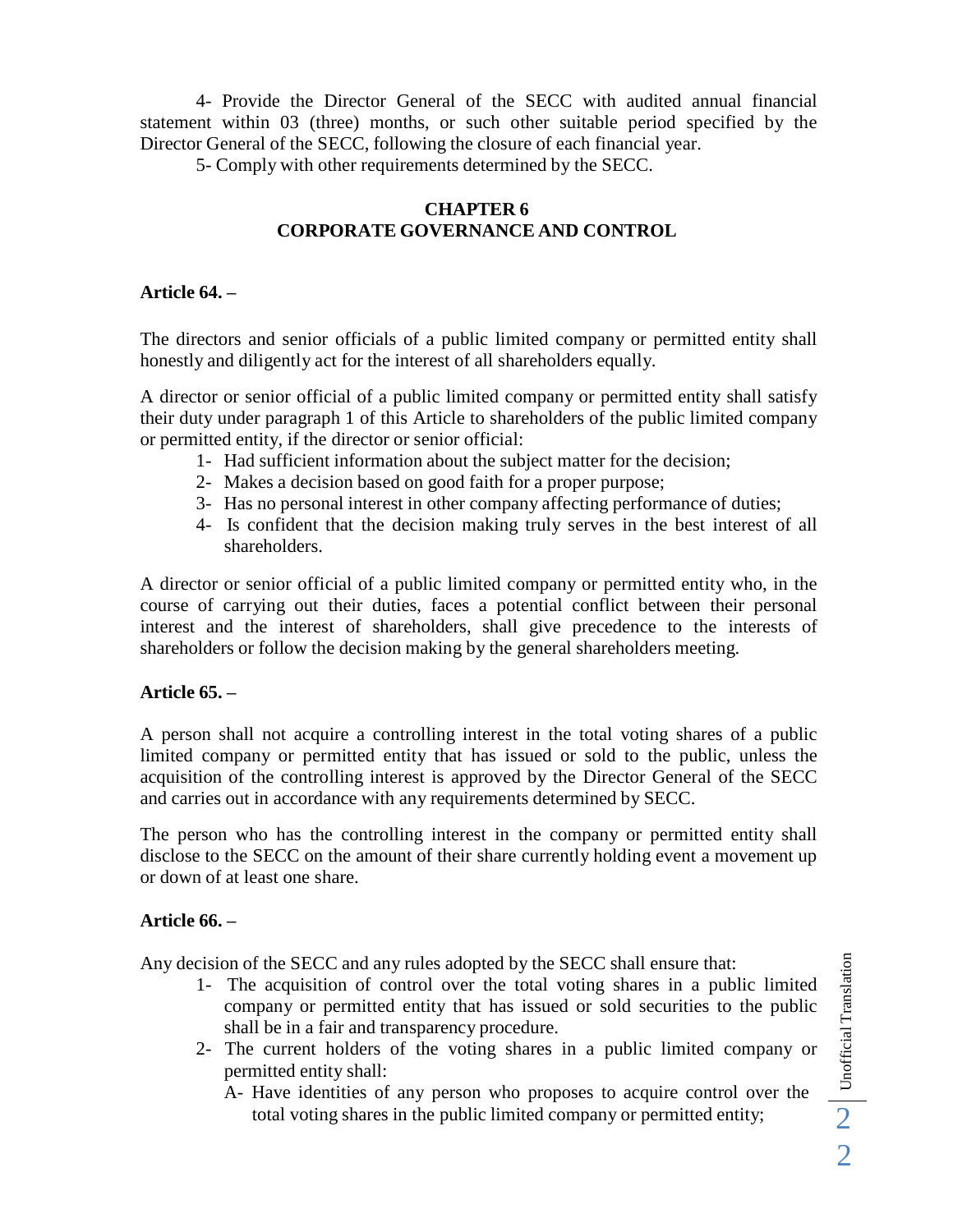- B- Have sufficient time to consider any proposal to acquire control over the total voting shares in the public limited company or permitted entity;
- C- Received enough information to enable them to assess the merits of a proposal to acquire control over the total voting shares in the public limited company or permitted entity.
- 3- The current holders of the relevant class of voting shares all shall have a reasonable and equal opportunity to participate in any benefits offered to the holders through any proposal under which a person would acquire a controlling interest in the total voting shares in the public limited company or permitted entity.
- 4- Any person who acquires or disposes of a substantial interest in the voting shares of a public limited company or permitted entity makes full and accurate disclosure of that substantial interest.

## **Article 67. –**

Unless exempted by the SECC in writing, a person shall provide the information referred to in paragraph 3 of this Article, if:

- 1- The person begins to have or ceases to have a substantial interest in a public limited company or permitted entity that has issued or sold securities to the public;
- 2- The person has a substantial interest in the company or permitted entity and there shall be a movement up or down of at least 1% in their interest;
- 3- The person makes an authorized offer to acquire a controlling interest in the total voting shares of the public limited company or permitted entity.

A person to whom paragraph 1 of this article applies shall provide the information referred to in paragraph 3 of this Article to:

- 1- Inform to public limited company or permitted entity, the SECC, as well as the securities market operator in the case that a public limited company or permitted entity is listed on the market;
- 2- Inform to public limited company or permitted entity, the SECC, in the case that a public limited company or permitted entity is not listed on the market.

The information that requires to be provided for the purposes of paragraphs 1 and 2 of this Article shall be:

- 1. The person's name and address;
- 2. Details of their purposes in holding a substantial interest and a controlling interest of the public limited company or permitted entity;
- 3. Details of any agreement through which they have a substantial interest and a controlling interest of the public limited company or permitted entity;
- 4. The name, the identity, and detail information of each associate or related entity of the person who has a controlling interest or a substantial interest of the public limited company or permitted entity, together with any agreement through which the associate or related entity has a controlling interest or <sup>a</sup> substantial interest of the company or entity; 2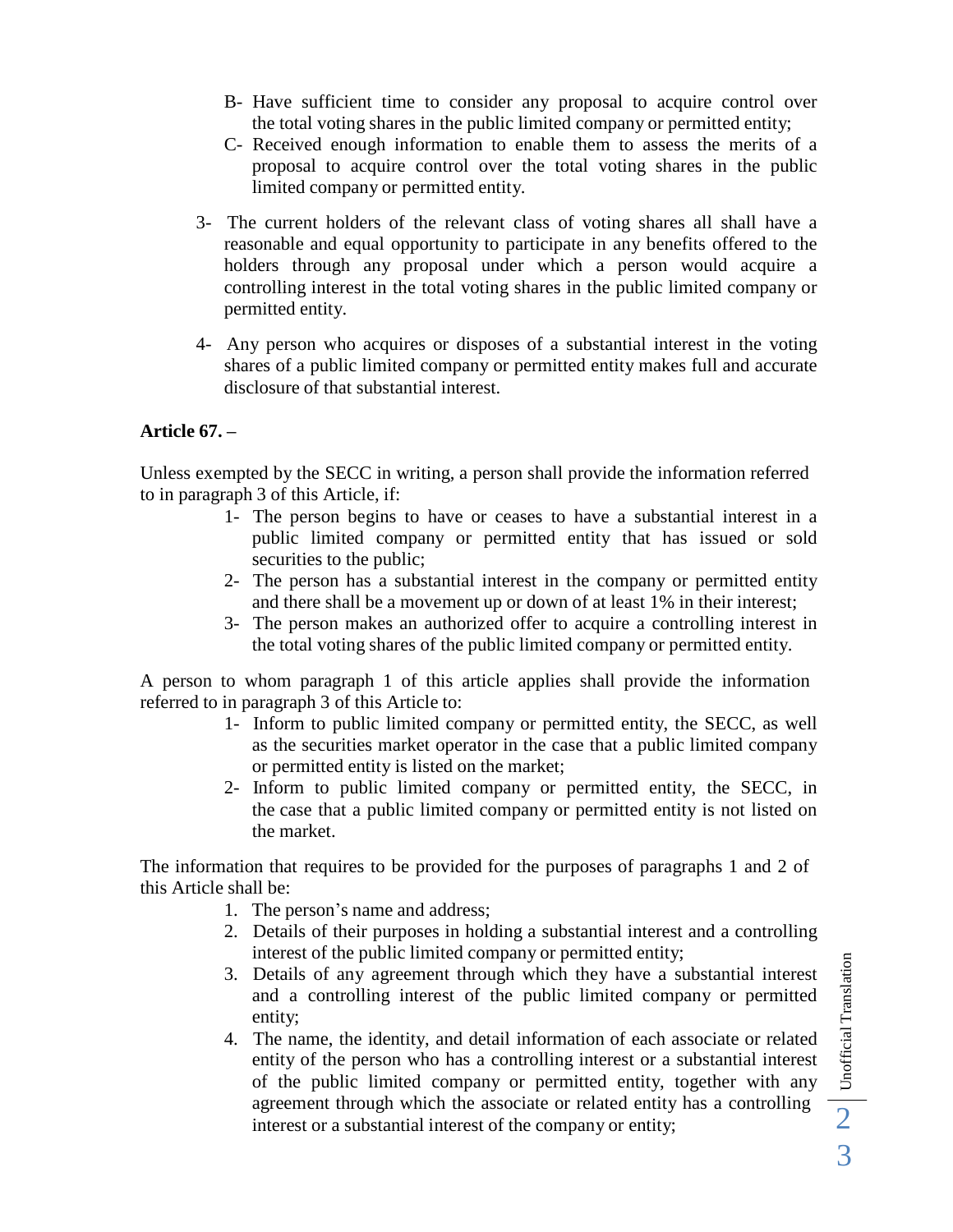- 5. The information is being provided because of a movement in their interest, the size and date of that movement;
- 6. A person has ceased to be an associate or related entity of the person who has a controlling interest or a substantial interest, the name and the identity of the person shall be indicated;
- 7. Any other information determined by SECC.

The information provided for the purposes of paragraphs 1 and 2 of this Article shall be provided in any form determined by SECC and accompanied by any document setting out the terms of any relevant agreement.

The person shall give the information to be provided for the purposes of paragraphs 1 and 2 of this Article within 3 working days after the person become aware of the information.

#### **CHAPTER 7 FORMS AND FEES**

### **Article 68.-**

The forms prescribed as the following, including an application form, that are required to be used for the purposes of the Law and this Anukret shall be determined by the SECC:

- 1- Approval of a proposed public offer of securities;
- 2- Approval and registration of disclosure document in relation to the proposed public offer of securities;
- 3- Approval as the operator of a securities market, clearance and settlement facility or securities depository;
- 4- A license to conduct a securities business in the form of a securities firm or to act as a representative of securities firms and other market participants;
- 5- Approval of an advertisement in relation to a proposed public offer of securities;
- 6- Approval of the operating rules of an approved market, facility or depository;
- 7- Approval to any amendments to the operating rules of an approved market, facility or depository;
- 8- Approval of a client agreement used by a securities firm;
- 9- Lodgment of periodic and continuous reports by a public limited company or other permitted entity that has issued or sold securities to the public members in the Kingdom of Cambodia;
- 10- Lodgment of periodic and continuous reports by an approved market, facility or depository;
- 11- Lodgment of periodic and continuous reports by a licensed securities firm or other market participants;
- 12- Lodgment of a certificate provided by an professional independent accountant regarding the client accounts of a licensed securities firm; other market participants;<br>12- Lodgment of a certificate provided by an professional independent accountant<br>regarding the client accounts of a licensed securities firm;<br>13- Any other forms.<br>**Article 69.-**<br>Fees and other co
	- 13- Any other forms.

## **Article 69.-**

including any other service fees shall be determined by SECC.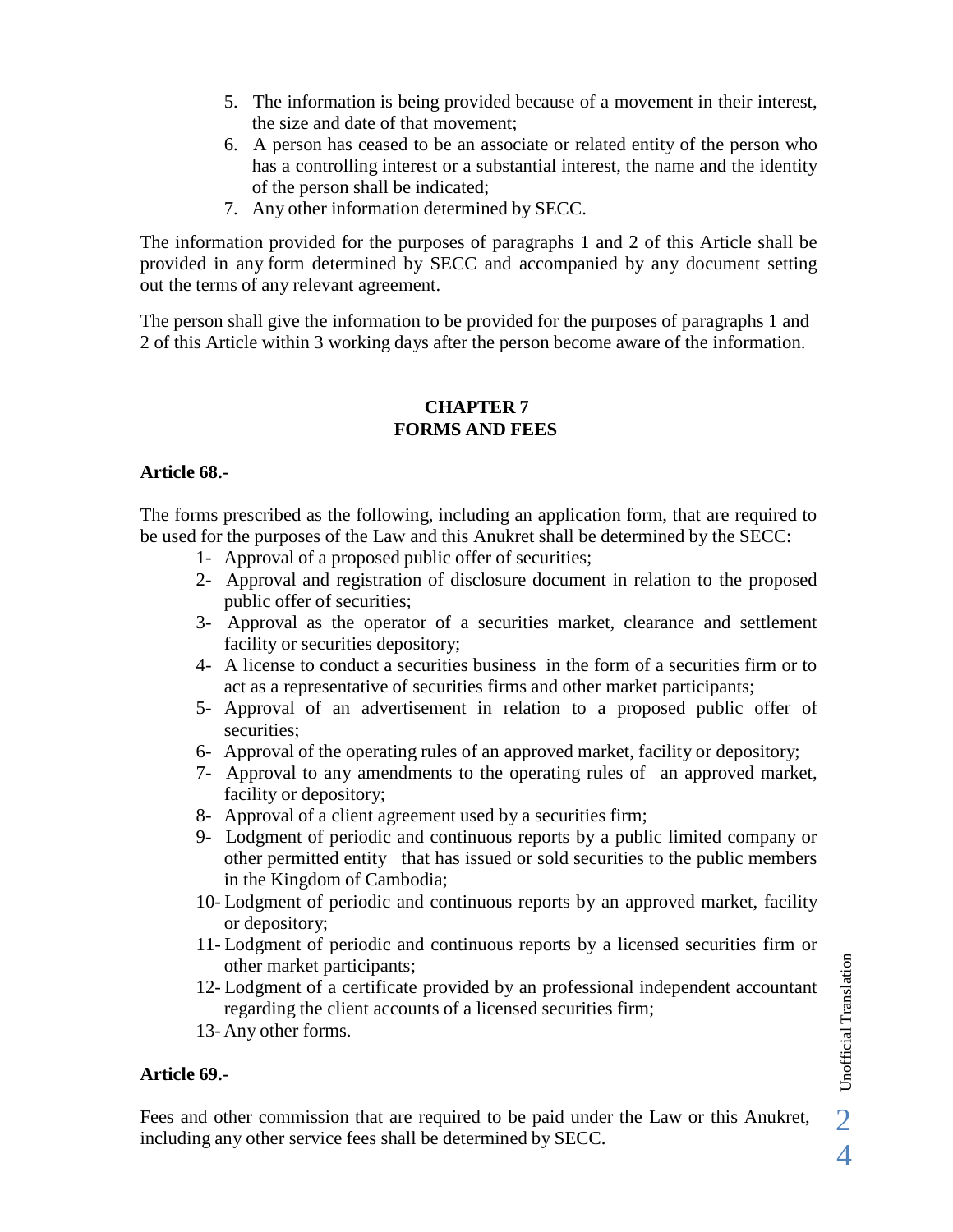# **CHAPTER 8 PENALTIES**

#### **Article 70.-**

A person, who contravenes any provisions of this Anukret or any requirement prescribed in accordance with this Anukret, shall commit an offence and be liable to punishments in accordance with the existing laws and provisions in the Kingdom of Cambodia.

#### **CHAPTER 9 FINAL PROVISIONS**

#### **Article 71.-**

The SECC may adopt guidelines for the purpose of facilitating understanding and enforcement of the requirements of the Law and this Anukret by the public and securities market participants.

#### **Article 72.-**

All provisions contrary to this Anukret are hereby abrogated.

#### **Article 73.-**

Minister in charge of the Council of Ministers, Minister of Economy and Finance and as the Chairman of the SECC, Minister of Justice, Minister of Commerce, Governor of National Bank of Cambodia, the Ministers, the Secretaries of State of Ministries, relevant institutions shall implement this Anukret after the date of signing.

> Phnom Penh, April 08 , 2009 Prime Minister (Signature and Sealed)

#### SAMDECH AKAK MOHA SENA PADEI TECHO HUN SEN

Copy and Distribution:

- Royal Palace
- Secretariat of Constitution Council
- Secretariat of Senate
- Secretariat of National Assembly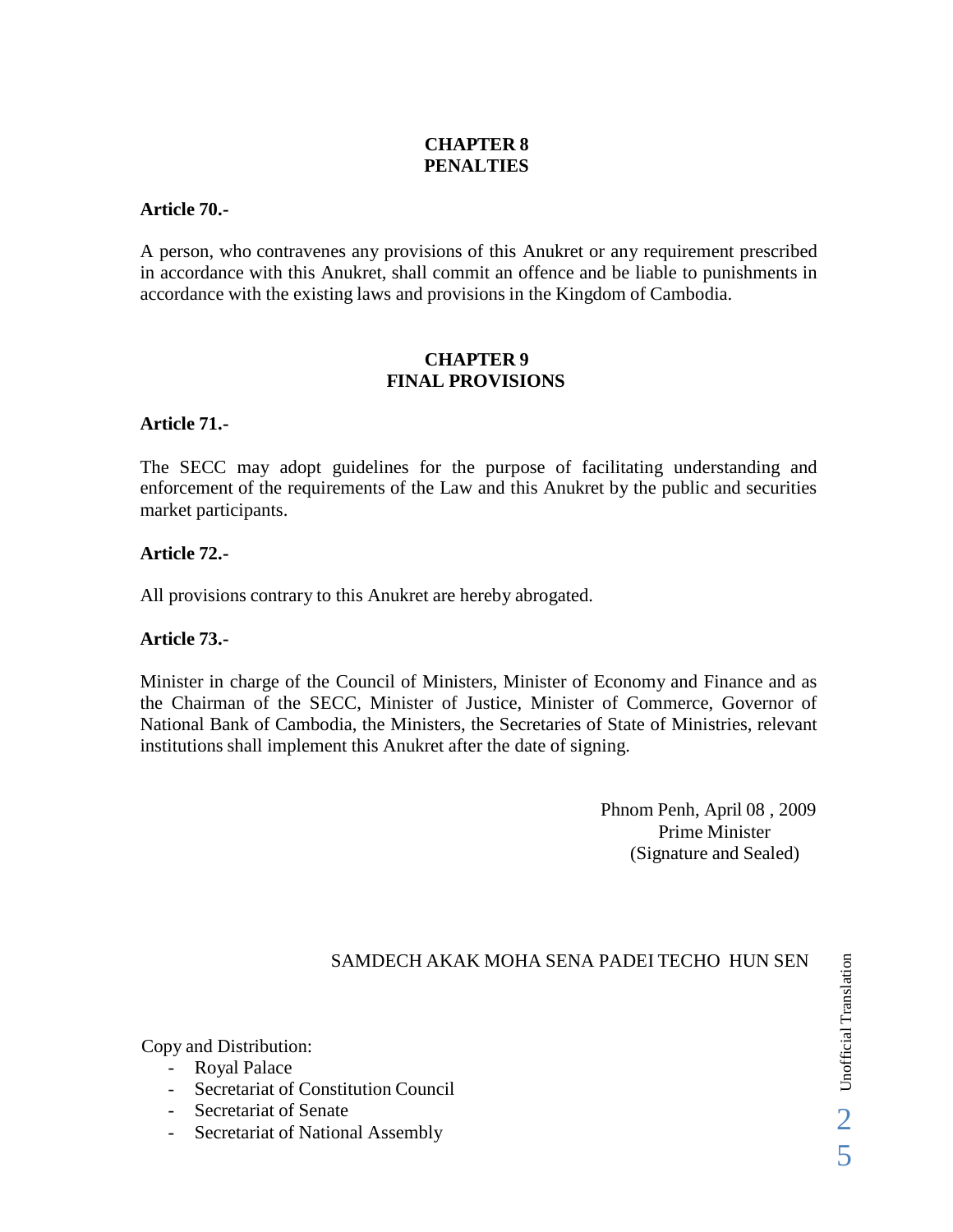- Secretariat of Royal Government<br>- Cabinet of Samdech Prime Minist
- Cabinet of Samdech Prime Minister
- Cabinet of H.E. Deputy Prime Ministers
- As prescribed in Article 73
- Official Gazette
- Archives- records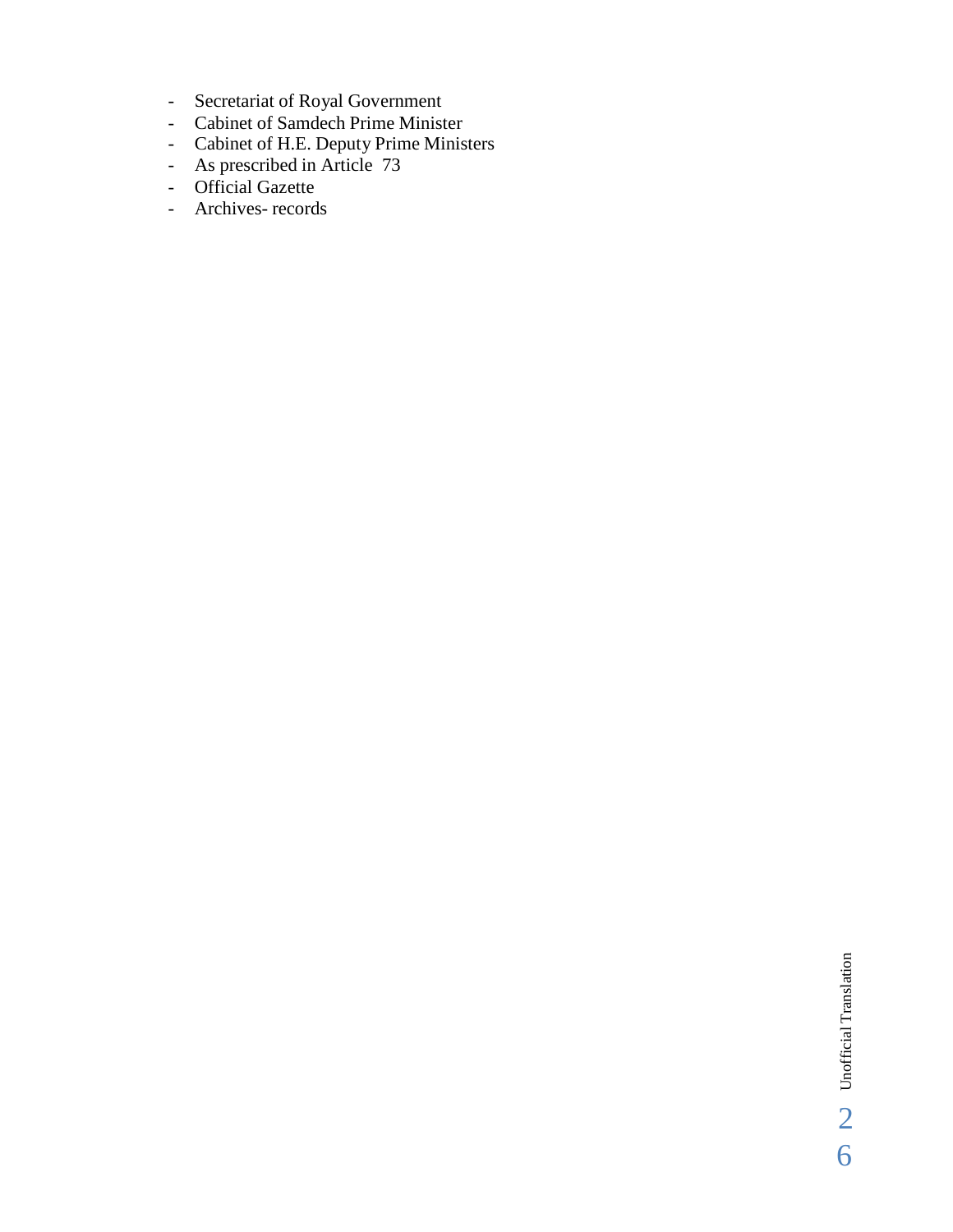#### **ANNEX**

### **GOSSORY TO BE USED IN THE ANUKRET FOR THE IMPLEMENTATION OF THE LAW ON ISSUANCE AND TRADING OF NON-GOVERNMENT SECURITIES**

1-**"Advertisement"** means information or statement, other than disclosure document approved and registered in accordance with the provisions of the Law and this Anukret, that is capable of being distributed or communicated to any person by any means.

2-**"Custody of Securities, Funds or other Property of Clients of a Securities Firm"** means physical possession and control of such securities, funds or property.

3-**"Securities Pricing"** means the process of giving the price of securities to be bought- sold in securities market. The process may be conducted through a system of bidding or price creator on the market in accordance with operating rules of securities market operator.

4-**"Settlement Default"** means a transaction failed by a party or both parties who has not fulfilled its or their obligation within the settlement date.

5- **"Settlement Date"** means any specific date which is set by concerned parties to fulfill an obligation for their settlements.

6-**"Confidentiality Agreement"** means an agreement in relation to the activities of a public limited company or permitted entity, under which the relevant parties agree to keep secret of specified information or a general category of information about the activities of the company or permitted entity for the purpose of preventing that information being made available to shareholders or public investors.

7. "**Collective Investment Contract**" means a contract established by a funds manager and a trustee with the participation from the investors of the collective investment scheme, under which the funds manager is allowed to control and manage the investment and the trustee is allowed to provide the service of custodian of property.

8-**"Public Investor's Ownership"** means ownership of securities hold by public investors in a public limited company or permitted entity.

9-**"Solvency Margin"** means an amount of assets determined in accordance with this Anukret. It serves as security against the possibility that the provider of the solvency margin will not be able to meet their mature financial obligations. The assets may be in the form of cash deposits, money market securities or other assets that are readily convertible to cash. margin will not be able to meet their mature financial obligations. The assets may be in<br>the form of cash deposits, money market securities or other assets that are readily<br>convertible to cash.<br>10-**"Board of directors"** me

10-**"Board of directors"** means the board of directors of the company.

11-**"Issuers"** means a public limited company or permitted entity which is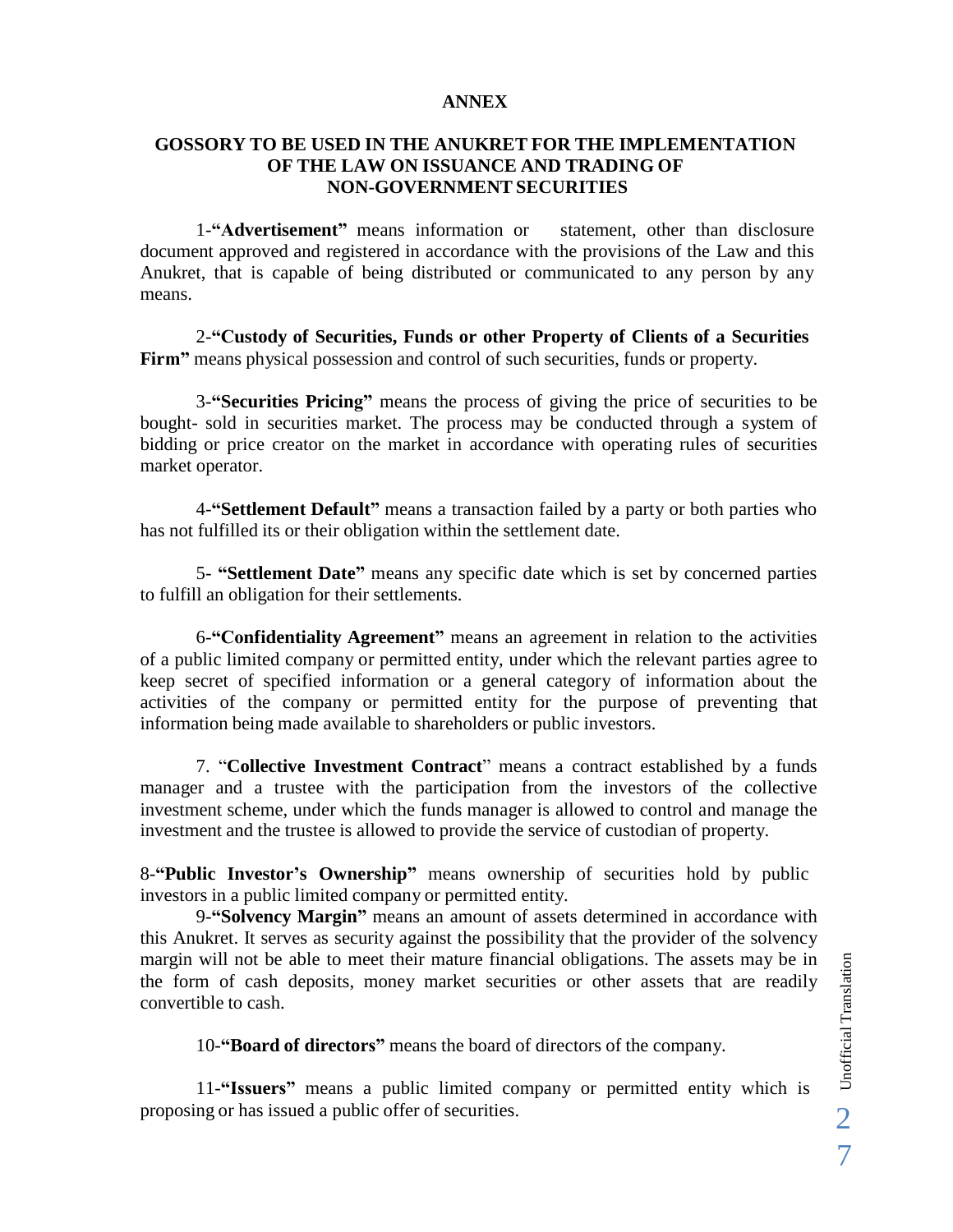12- "**Trustee**" means a company who is responsible for the custodian of cash or property on behalf of a person or a group of people.

13- **"Funds Administrator"** means a company whose activities facilitate the process of management of collective investment scheme through trading, valuation of net assets and equity securities pricing.

14- "**Professional Independent Accountant**" means a professional accountant certified to practice accounting profession in Cambodia. Certified accountant is not a client, associate or related entity of the securities firm, or employed by the securities firm.

15-**"Law"** means the Law on the Issuance and Trading of Non-Government Securities.

16-**"Professional Advisor"** means the advisors of a public limited company or permitted entity, includes a professional accountant, lawyer or securities dealer that provides advice to the company or entity.

17-**"Investment Advisor"** means natural person or legal person who provides investment advice or so professionally does to public investors in decision on securities investment.

18-**"Indirect Investment Property"** means the property which the owner provided in order for an expert to hold, use, manage and invest on his behalf to earn a maximum profit as capable as possible.

19-**"Operator"** means any person who is approved by the SECC to conduct securities market operation, clearing and settlement facilities and securities depository.

20- "**Market Operator**" means a person who carries out securities market operation such as:

A. Providing the service for facilitating securities transaction for market participants or for matching the offers to buy and sell of securities through a place, a system or physical or electronic mean for securities trading.

B. Other business activities determined by SECC.

21- "**Funds Manager**" means natural person or legal person who manages cash which is used to buy and sell indirect property investment, indirect investment securities or indirect investment funds on behalf of investors to earn a maximum profit as capable as possible for investors.

22-**"Listed Entity"** means a public limited company or permitted entity that is listed on the securities market approved in accordance with the Law and this Anukret. The listing is proposed for the purpose of enabling the securities issued by the public limited company or permitted entity to be given their price and traded on the securities market.

that is deposited by a securities firm, as security to be used in the event that the securities 23-**"Security Bond in Relation to a Securities Firm"** means a sum of money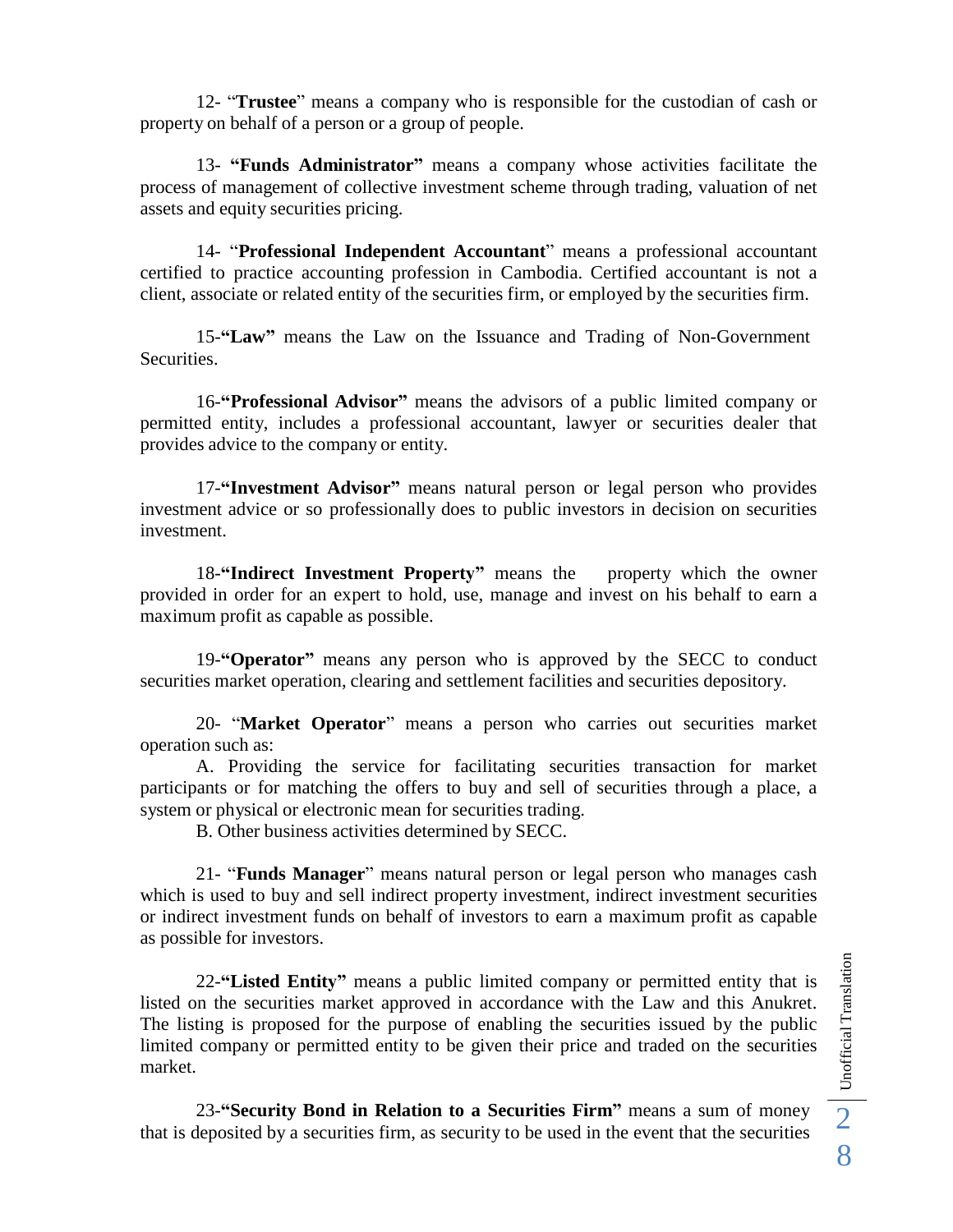firm is not able to meet its financial obligations, including the ability to return to a client securities, funds or other property that the client has entrusted to the custody of the securities firm.

24-**"Risk Management Plan"** means a written statement describing the activities to be conducted by staff of market operator, facility or depository for the purpose of managing, minimizing or avoiding risks that may threaten the effective operation of the market, facility or depository, including the risk that an electronic system that operates a market, facility or depository will not function during trading hours.

25-**"Voting Shares"** means shares issued by a public limited company or permitted entity that carry a right to vote on matters considered at a meeting of shareholders of the public limited company or permitted entity.

26- "**Shareholders**" means natural person or legal person who owns legally one or more shares of a company. The class of shares determined the right of shareholders.

27-**"Indirect Investment Securities"** means securities which are used as capital for investment by an expert to earn a maximum profit as capable as possible.

28-**"Open-ended Funds"** means funds which allow to make an offer to sell and buy back from investors indirect investment property or indirect investment securities or indirect investment funds within the term of its permitted capital.

29-**"Closed-ended Funds"** means funds which not allow to make an offer to sell and buy back indirect investment property or indirect investment securities or indirect investment funds from shareholders.

30-**"Indirect Investment Funds"** means funds raised from public investors for investment by an expert to earn a maximum profit as capable as possible.

31-**"Net Capital of a Securities firm"** means the current assets of the company, including any shareholders' funds of the company and fixed assets owned by the company, but doesn't include:

A- Non-current assets and pre-paid expenses of the company.

B- Unsecured loans and advances made by the company and included under current assets.

C- Amounts due from a director, partner or associate to the company and included under current assets.

D- The excess of the book value of securities carried in the company's own account over market value.

E- Deficits in client's accounts, less any provisions for bad or doubtful debts already made and computed and set out in a form satisfactory to the SECC.

F. Other elements for calculating net capital of securities firm will be determined by SECC.

32-**"Periodic Reports"** means reports that are prepared for a specific reporting period, including monthly, three monthly, half yearly and annual report.

9 Unofficial Translation 2